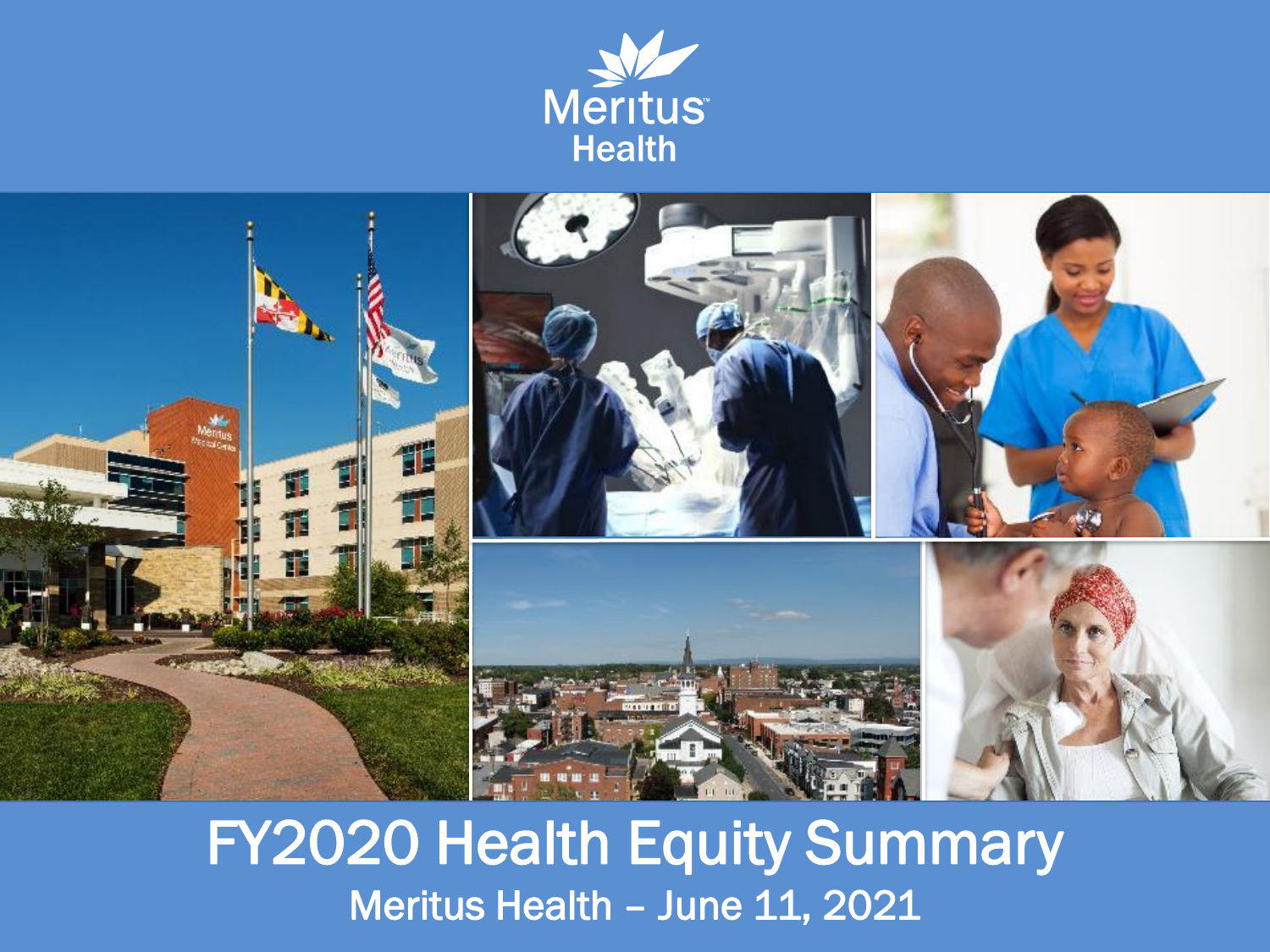## Table of Contents

| <b>About Us</b>          | З  |
|--------------------------|----|
| <b>Executive Summary</b> | 4  |
| <b>Why Health Equity</b> | 8  |
| <b>Where We've Been</b>  | 10 |
| Where We Are             | 23 |
| Where We're going        | 24 |
| Acknowledgements         | 25 |

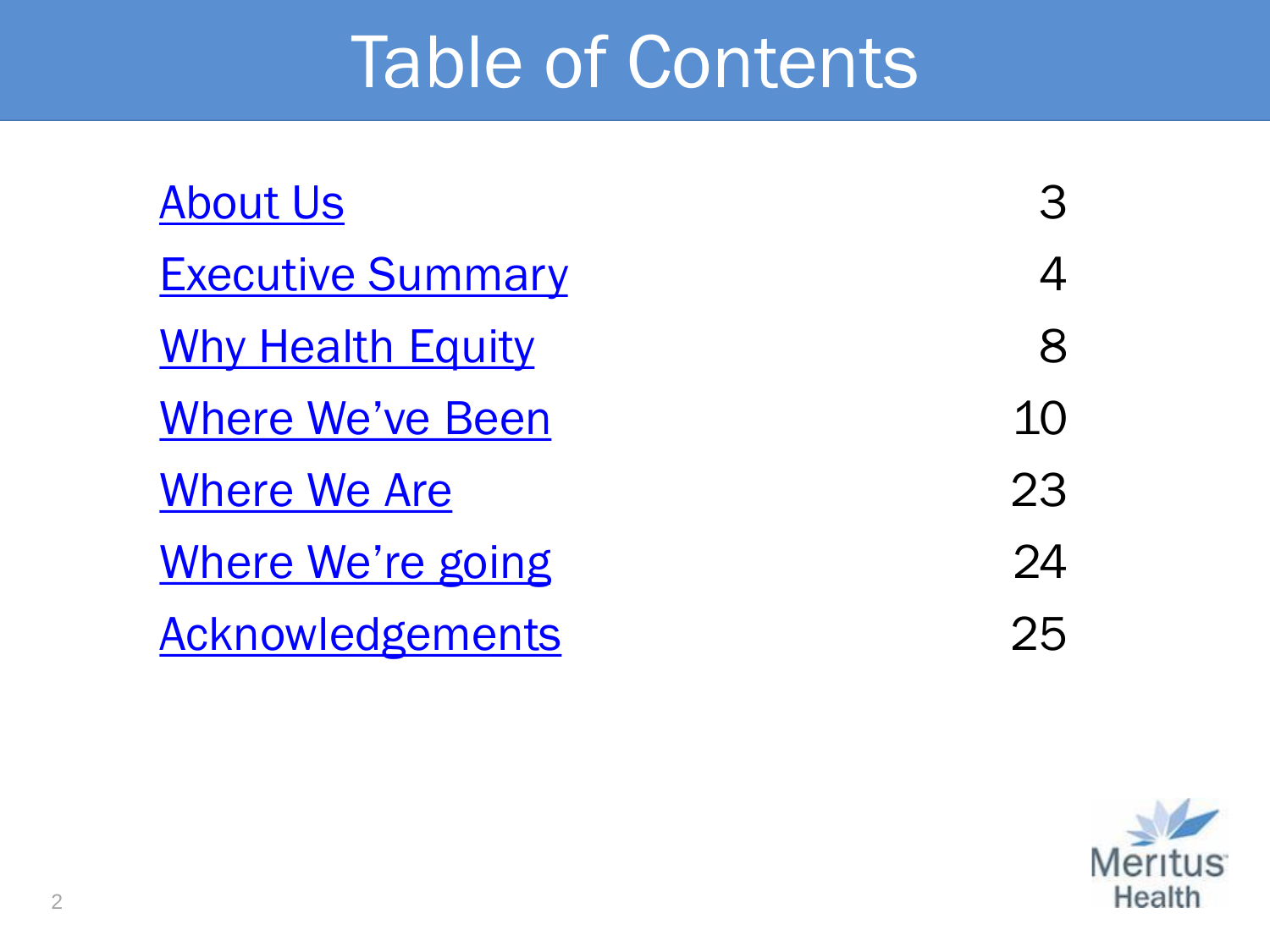## About Us

<span id="page-2-0"></span>Meritus Health, western Maryland's largest health care provider, is located at the crossroads of western Maryland, southern Pennsylvania and the eastern panhandle of West Virginia.

- Serves about 200,000 residents of the tristate region
- Nearly 3,000 employees
- 500 medical staff members
- 240 volunteers
- Meritus Medical Center
	- 300 Beds
	- Magnet Recognized
	- Joint Commission Accredited
	- Teaching Hospital
		- Family Medicine Residency Program
		- 1,000+ nursing and allied health student annually
- Meritus Medical Group
	- 20 medical practices
	- 100+ Providers
	- Home Health
	- Equipped for Life, a medical equipment component
- 25 % owner of Maryland Physicians Care
	- 215,000 Medicaid member health plan
- For more information, visit MeritusHealth.com



Our Mission: Meritus Health exists to improve the health status of our region by providing comprehensive health services to patients and families.

Our Vision: Meritus Health will relentlessly pursue excellence in quality, service, and performance.

Our Values: Our culture is driven by a set of values that focus on the patient and family first: respect, integrity, service, excellence and teamwork.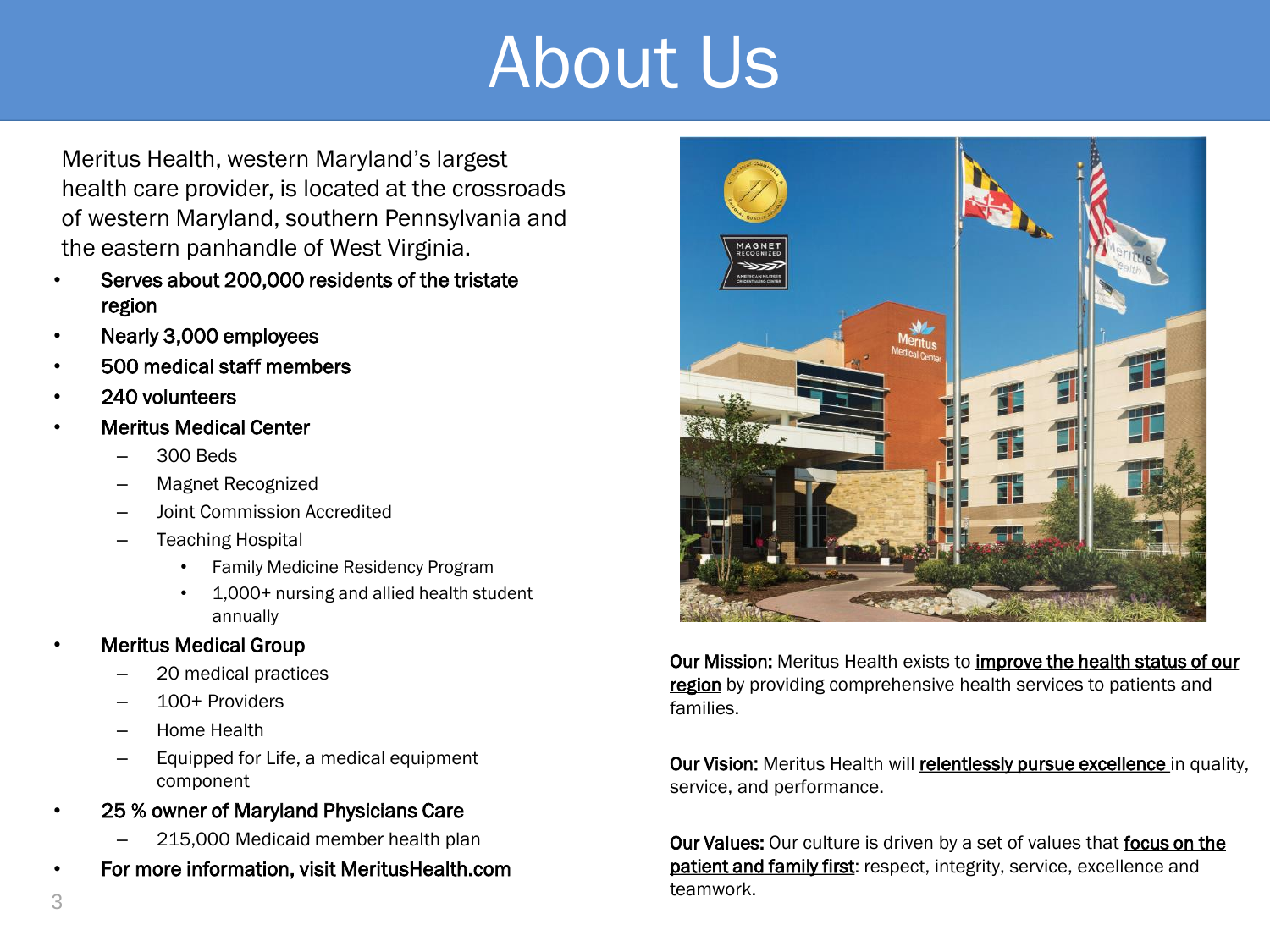### <span id="page-3-0"></span>**Introduction to Health Equity at Meritus**











Since the 2003 publication of the Institute of Medicine's landmark study, *Unequal Treatment: Confronting Racial and Ethnic Disparities in Health Care*, an increasing focus has been placed on eliminating health disparities and achieving health equity in the United States.

Multiple national organizations are leading initiatives to address health disparities, including the Agency for Healthcare Research and Quality (AHRQ). Since 2003, the AHRQ has published an annual *National Health Care Quality and Disparities Report* that highlights trends in health care quality across race and ethnicity.

While it is clear from this publicly available data that some progress has been made with respect to improving certain health disparities, significant work must still be done to address the myriad challenges that remain. Unfortunately, new disparities have emerged during the COVID-19 pandemic, at least in part a reflection of the underlying social determinants of health that can negatively impact an individual's health status.

To deliver on our mission, execute our vision, and embody our values outlined below, *Meritus Health will strive to achieve health equity for the patients we serve.* To effectively do this, we must understand where disparities exist in our health system.

The *FY2020 Health Equity Summary* is a first step toward designing Meritus'<br>roadman to achieving health equity. It will serve as the foundation for an **Meritile** roadmap to achieving health equity. It will serve as the foundation for an annual *Health Equity Report.*

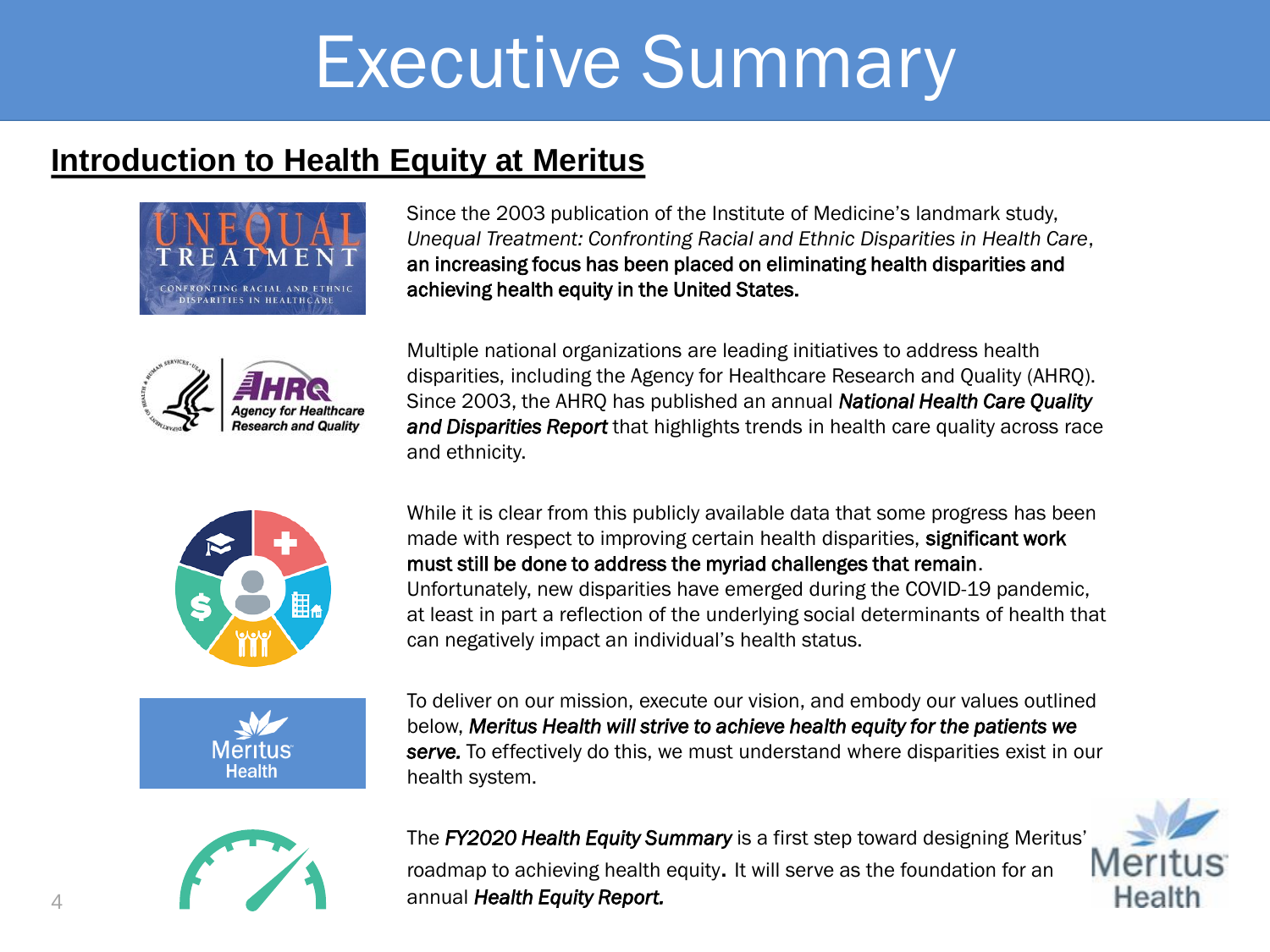### **[Understanding Our Community](#page-8-0)**

The patients that Meritus Health cares for closely reflects general demographic trends in Washington County, MD.



Figure 1. Washington Demographic Data. Washington County data is based on 2019 U.S. Census Bureau estimates and is stratified by race and ethnicity.

### **[Identifying Health Disparities at Meritus](#page-9-0)**

Thirteen quality and safety measures were analyzed across race, ethnicity, and language using FY2020 data and were chosen following the Institute of Medicines six domains of healthcare quality (STEEEP): safe, timely, effective, efficient, equitable, and patient centered.

Quality and Safety Measures Analyzed for Health Disparities:

- Readmission rate
- Mortality rate
- Patient harm events
- Sepsis core measure noncompliance
- Preterm births
- Early elective delivery
- C-sections
- Exclusive breast milk feeding of newborns
- Inpatient and emergency department opioid administration
- Hemoglobin A1c ≥ 9.0%
- Inpatient and observation average length of stay
- Emergency department throughput time
- Patient experience top box scores for care and communication

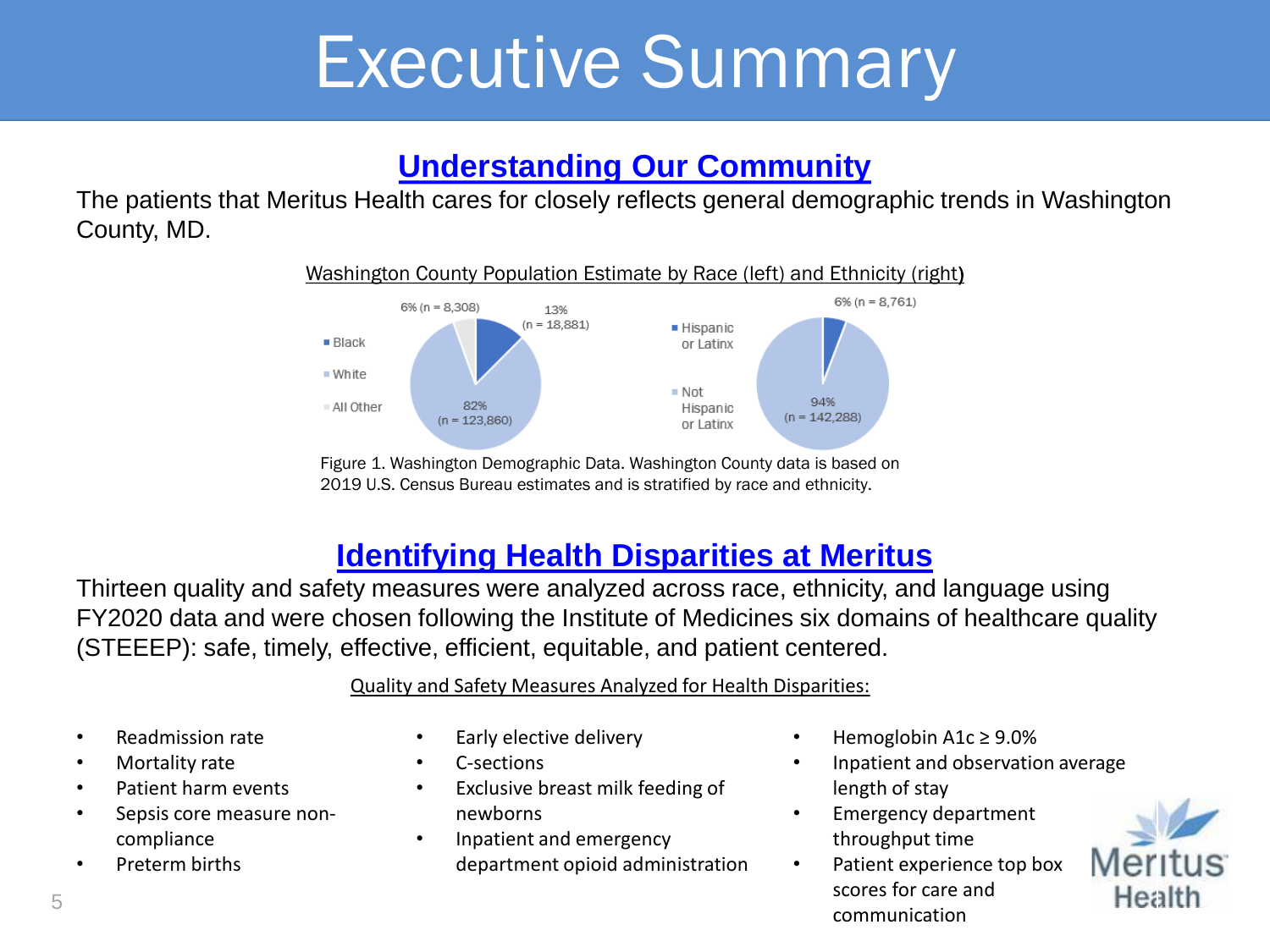### **Meritus Health's Health Disparities**

Of the thirteen quality and safety measures analyzed across race, ethnicity, and language using FY2020 data, six measures were identified as disparities that require further investigation.

### **[Sepsis Core Measure Non-compliance](#page-19-0)**

*44% higher sepsis core measure non-compliance for Black patients compared to White patients*

### **[Pre-term Birth Rates](#page-19-0)** (birth prior to 37 weeks gestational age)



*27% higher preterm birth rate for combined Black patients and Hispanic or Latinx patients compared to White patients 50% higher preterm birth rate for Spanish-speaking compared to English-speaking patients*

#### **[Newborns Exclusively Breast Feed](#page-20-0)**

*36% lower rate of exclusive breast milk feeding for combined Black newborns and Hispanic or Latinx newborns compared to White newborns*

### **[Opioids Administered in the Emergency Department](#page-20-0)**



*21% lower ED opioid administration rate for combined Black patients and Hispanic or Latinx patients compared to White patients*

### **Poorly Controlled Diabetes** (HbA1C  $\geq$  9)

*74% higher chance of poorly controlled diabetes when comparing combined Black patients and Hispanic or Latinx patients to White patients (24.2% versus 13.9%)*

### **[Emergency Department Throughput Time](#page-21-0)** (discharge time for non-admissions)

*Spanish-speaking patients on average spend 11% more time in the ED than English-speaking patients*

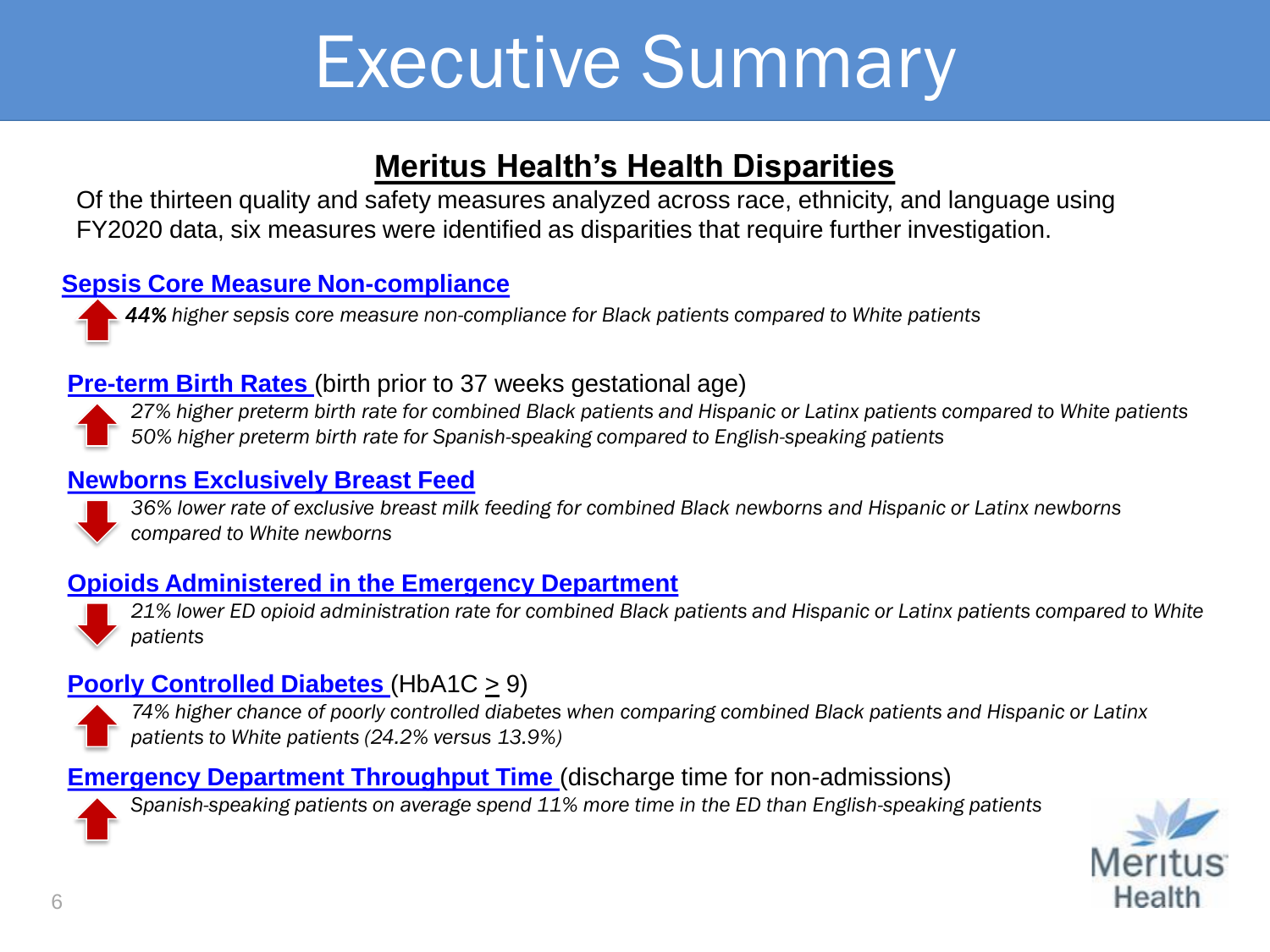### **Next Steps for Meritus Health**

Now that health disparities have been identified, the real work must begin. It's up to all of us to ensure that Meritus Health and its leaders enact plans to eliminate the disparities highlighted in this analysis. Achieving health equity may be an even more daunting task given the pervasiveness of the societal factors at play. Still, if there is one lesson that the pandemic has taught us, it's that:

### *Together, we can achieve more than we imagined!*

To fully leverage the findings outlined in this summary, next steps will include the following:

- **Launch improvement projects** with specific responsibilities and timelines to address the disparities identified in this analysis.
- Continue the work of the LEAD Council, including:
	- Measuring the impact of the **"Rooney Rule"** on representation in leadership positions
	- Achieving 100% employee participation in **unconscious bias and cultural competency training**
- **Solicit feedback** from throughout the organization to determine new metrics to add for FY2021 Health Equity Report as well as metrics that may no longer need to be measured.
- For all of the above, by **involving key stakeholders, determine target dates to reach specific goals by and create accountability mechanisms** to ensure that targets are being monitored and reached. **Meritus**
- Health The following pages provide more detail on the analysis of all measures, including those not 7 highlighted in the Executive Summary.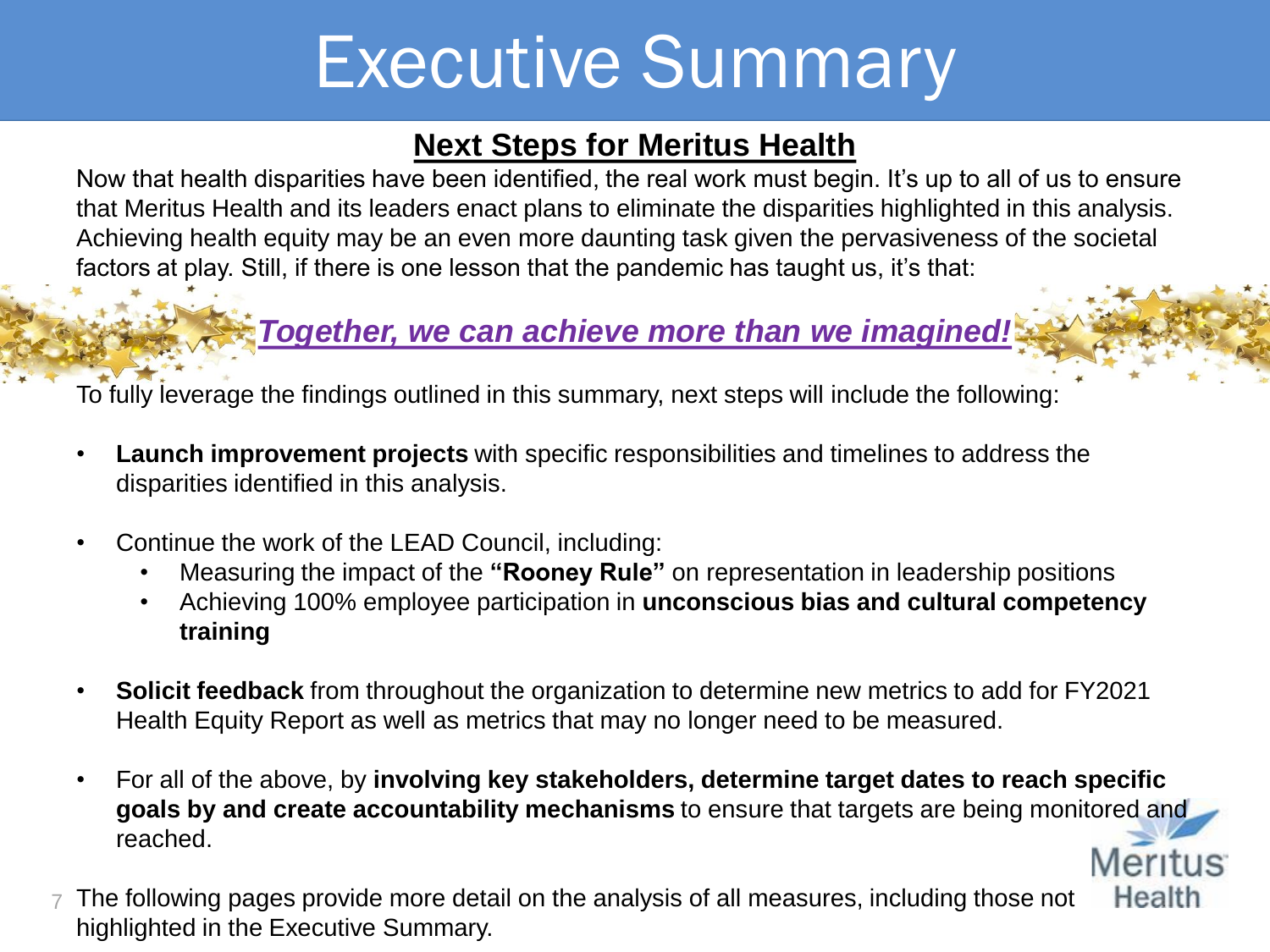# <span id="page-7-0"></span>Why Health Equity - Introduction

In 2003, the Institute of Medicine (IOM) published an [important study](https://www.ncbi.nlm.nih.gov/books/NBK220358/) entitled, *Unequal Treatment: Confronting Racial and Ethnic Disparities in Health Care*. This report demonstrated that even after accounting for socioeconomic factors like insurance status and income, racial and ethnic minorities still received lower quality health care than non-minority groups. This work suggests that racism, prejudice, and bias exist within the health care system, to the detriment of our patients.

Since 2003, multiple federal and non-profit organizations like the Centers for Disease Control and Prevention (CDC), the U.S. Department of Health and Human Services (HHS), the National Institute on Minority Health and Disparities, and the Agency for Healthcare Research and Quality (AHRQ) have launched initiatives to study and address health disparities at the national level. The AHRQ publishes an annual *[National Health Care Quality and Disparities Report](https://www.ahrq.gov/research/findings/nhqrdr/nhqdr19/index.html)* that highlights trends in health care quality across race and ethnicity. While it's apparent based on this publicly available data that some health disparities have improved, it's also clear that many of the disparities first highlighted by the IOM still exist and that some of these have even worsened over the past decade. Unfortunately, the COVID-19 pandemic has highlighted the pervasiveness of these disparities, as evidenced by multiple studies showing that Black patients and Hispanic or Latinx patients have higher COVID-19 hospitalization and mortality rates.

While the Institute of Medicine specifically controlled for socioeconomic access-related factors in *Unequal Treatment*, the term health disparity is more typically and broadly defined as "a type of health difference that is closely linked with social, economic, and/or environmental disadvantage," according to Healthy People 2030, an initiative led by HHS. While health disparities are often viewed through the lens of race and ethnicity, it is important to note that sex, sexual identity, age, disability, socioeconomic status, and geographic location are all factors that contribute to an individual's health status and can be a source of health disparities.

Health equity is a term that is related to health disparity and represents an ideal that would be realized in a world where "every person has the opportunity to attain his or her full health potential" and no one is "disadvantaged from achieving this potential **because of social position or other socially determined circumstances.**"

To meet the needs of our community as outlined in our mission, our vision, and our values, Meritus Health will strive to achieve health equity for the patients we serve. To effectively do this, we must first understand where health disparities exist in our health system.

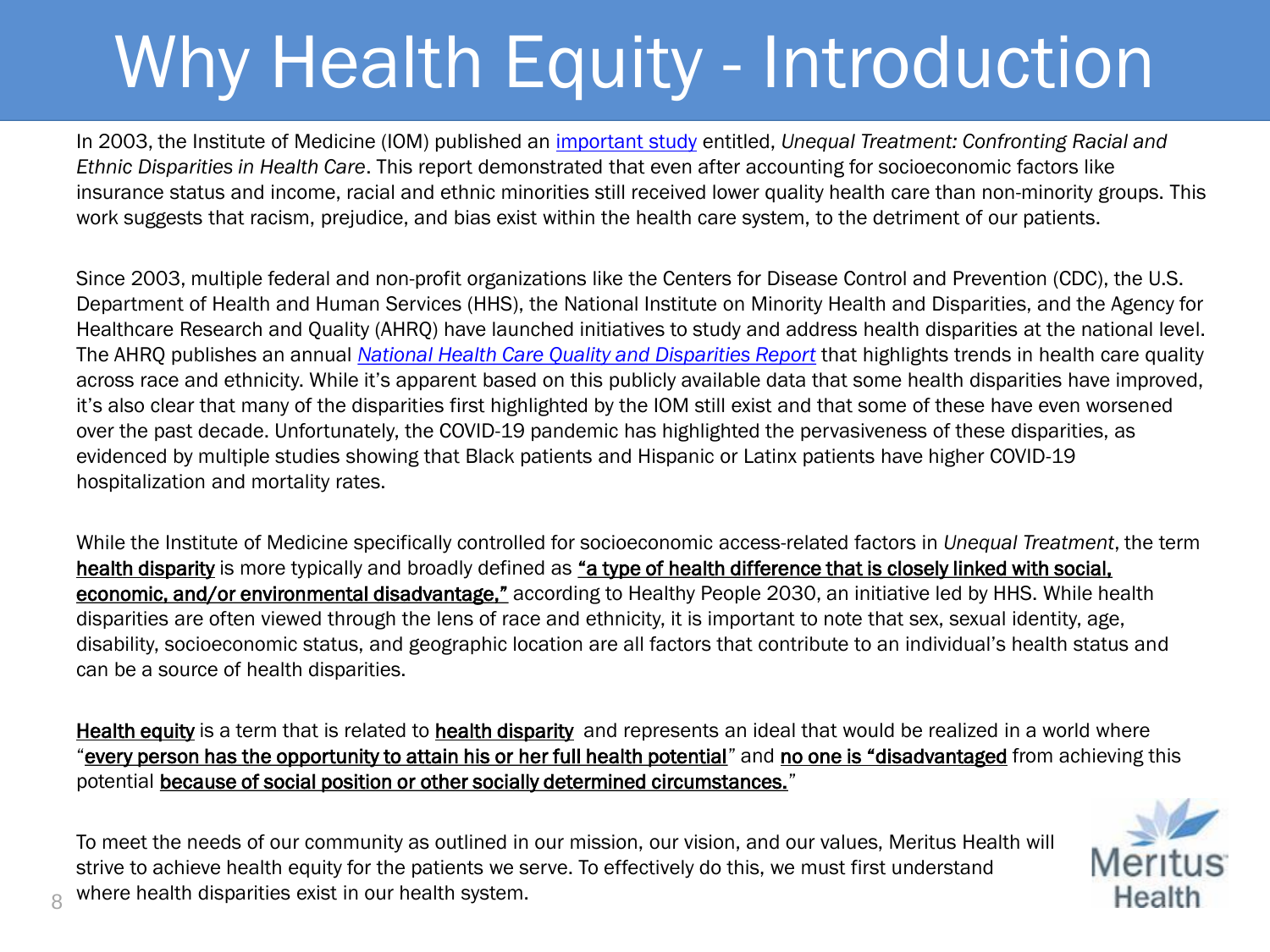# Why Health Equity - Introduction

<span id="page-8-0"></span>

Figure 2. Washington County and Meritus Health Demographic Data. Washington County data is based on 2019 U.S. Census Bureau estimates and is stratified by race and ethnicity. Meritus Health data is based on FY2020 data and is organized by inpatient admissions (top) and ambulatory visits (bottom) by race, ethnicity, and language. Note that the total n for inpatient admissions by race does not match the total n for inpatient admissions by ethnicity and language due to Epic reporting of patients who identify as being multiracial.

Before analyzing whether disparities exist in the care that Meritus Health delivers, it is important to understand the demographics of the community it serves, summarized in the charts above.

As you can see, the patients that Meritus Health cares for closely reflect general demographic trends in Washington County.

With all of this context in mind, the overall objectives of this report are as follows:

- 1. Identify possible health disparities at Meritus Health by analyzing FY2020 data for a variety of quality and safety metrics.
- 2. Highlight ongoing diversity and inclusion efforts at the organizational level.
- **Outline next steps** to address identified health disparities, improve care delivery, and diversify of our workforce.

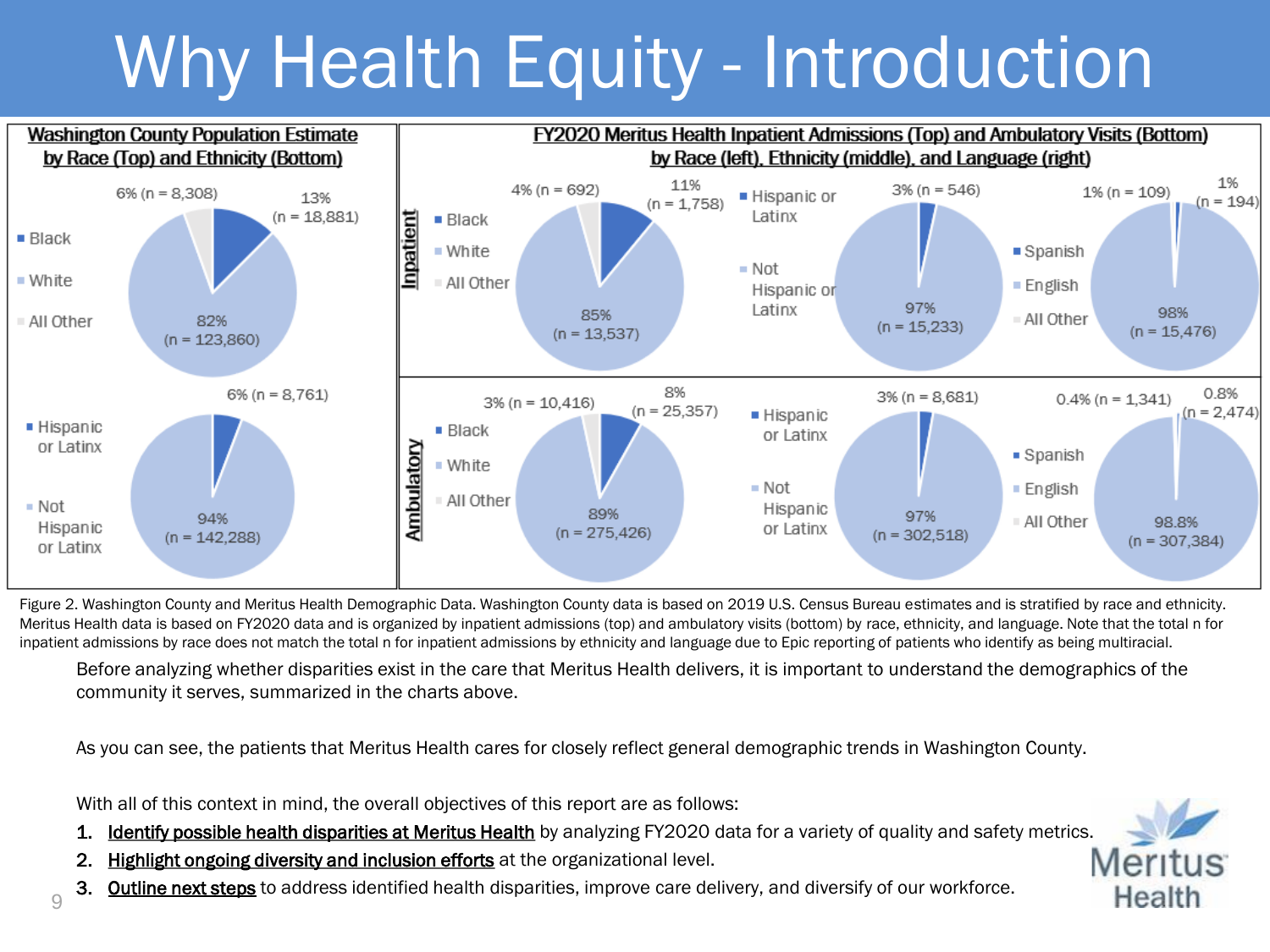### <span id="page-9-0"></span>Where We've Been – FY2020 and COVID-19 Data

To gain a clearer understanding of health disparities that may exist in the care that Meritus Health delivers, we chose to analyze 13 quality and safety metrics using FY2020 data. These metrics primarily focused on the inpatient setting, but specific metrics were also analyzed for the emergency department and ambulatory clinics. All data was analyzed by race for White and Black patients and by ethnicity for Hispanic or Latinx patients. A selected subset of these metrics were also analyzed by language for English and Spanishspeaking patients. To better understand care delivered during the COVID-19 pandemic, four specific metrics – length of stay, mortality rate, readmission rates, and the vaccine equity index (VEI) – were also analyzed for COVID-19 patients from April 2020 through April 2021. The entirety of these results will be presented and discussed on the following pages.

Metrics chosen for analysis were determined by relying on standard quality metrics as well as metrics deemed important to ongoing efforts at Meritus Health to deliver excellent patient care. The IOM's well-known six domains of health care quality were used as a framework to guide metric selection and data presentation. These domains are briefly described below.

#### Institute of Medicine – Six Domains of Health Care Quality (STEEEP)

- **1.** Safe avoiding harm to patients from the care that is intended to help them.
- 2. Timely reducing waits and sometimes harmful delays for both those who receive and those who give care.
- 3. Effective providing services based on scientific knowledge to all who could benefit and refraining from providing services to those not likely to benefit (avoiding underuse and misuse, respectively).
- 4. Efficient avoiding waste, including waste of equipment, supplies, ideas, and energy.
- 5. Equitable providing care that does not vary in quality because of personal characteristics such as gender, ethnicity, geographic location, and socioeconomic status.
- 6. Patient-centered providing care that is respectful of and responsive to individual patient preferences, needs, and values and ensuring that patient values guide all clinical decisions.

Since many of the metrics analyzed fall under multiple domains of the IOM framework, data that follows will be presented across multiple domains. The 13 quality and safety measures analyzed were 1) readmission rate, 2) mortality rate, 3) patient harm events, 4) sepsis core measure non-compliance, 5) preterm births, 6) early elective delivery, 7) C-sections, 8) exclusive breast milk feeding of newborns, 9) inpatient and emergency department opioid administration, 10) hemoglobin  $A1c \ge 9.0\%$ , 11) inpatient and observation average length of stay, 12) emergency department throughput time and 13) patient experience top box scores for care and communication.

> **Meritus** Health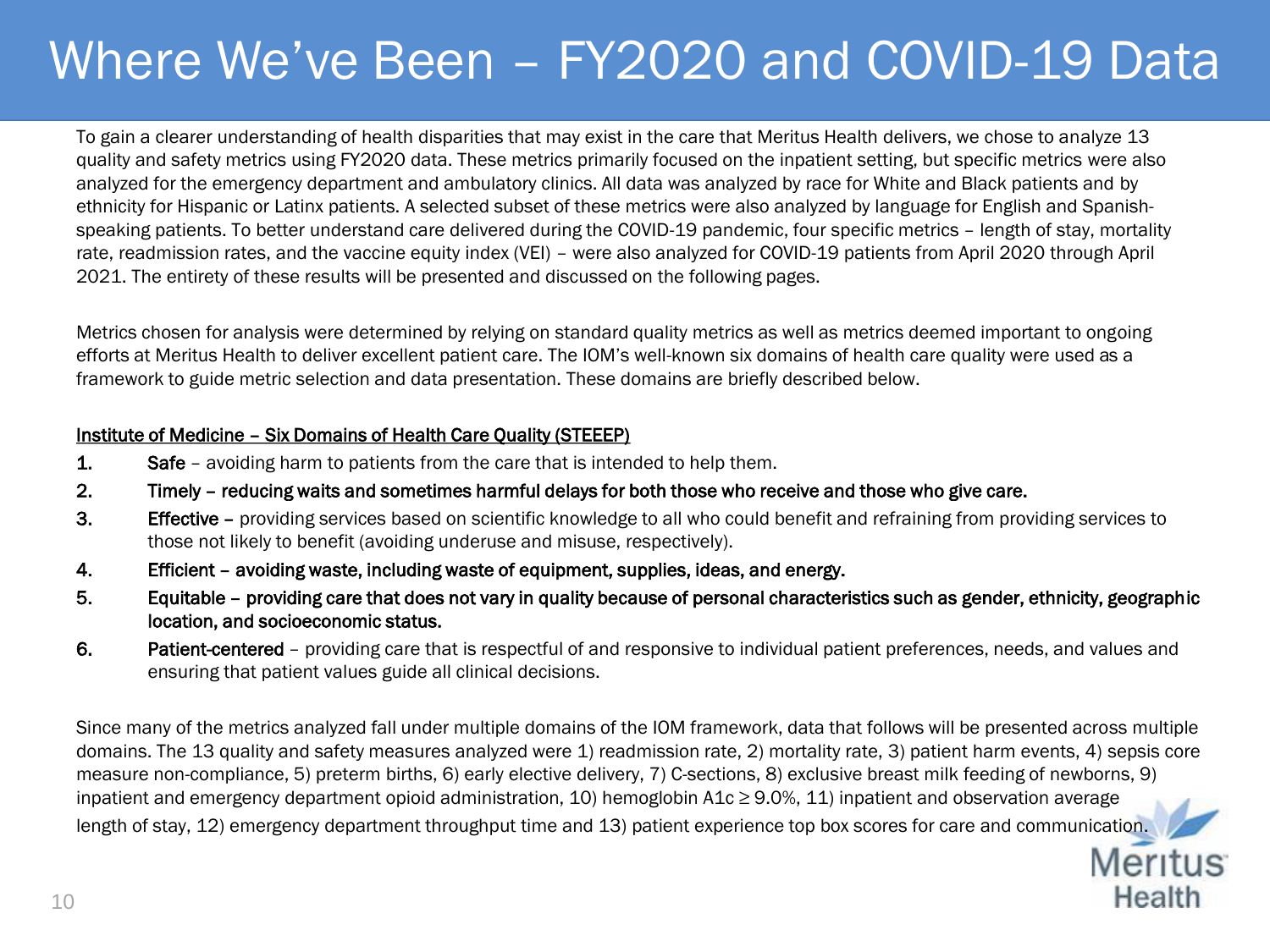### **Safe and Effective**

| Readmissions - FY2020 |        |             |                                         |      |                     |  |  |  |
|-----------------------|--------|-------------|-----------------------------------------|------|---------------------|--|--|--|
| Race or Ethnicity     |        | Readmission | Patients (Observed = $O$ ) Expected (E) | O/E  | Readmission<br>Rate |  |  |  |
| White                 | 10,505 | 1.149       | 1.445                                   | 0.80 | 10.9%               |  |  |  |
| Black                 | 1,274  | 142         | 174                                     | 0.82 | 11.1%               |  |  |  |
| Hispanic or Latinx    | 385    | 27          | 35                                      | 0.76 | 7.0%                |  |  |  |
| ΆIΙ                   | 12.328 | 1,333       | 1.673                                   | 0.80 | 10.8%               |  |  |  |

Table 1. FY2020 Risk-Adjusted Readmission Data from CRISP data. All percentages are within group comparisons. Note that the "All" row includes all patients, including races not captured elsewhere in table. For this reason, summing patients shown in other categories will not match the "All" row.

Readmission rates by race or ethnicity were calculated using riskadjusted data curated by CRISP. The observed/expected (O/E) ratio is a standard way of assessing readmission rates, where the expected value is calculated based on population-level data. To make these numbers more easily interpretable, readmission rates within each group were calculated as a percentage. The difference in risk-adjusted readmission rates for Black individuals compared to the total number is likely within the margin of error. Based on race and ethnicity, there does not appear to be a disparity in risk-adjusted readmission rates.

| Mortality Rate - FY2020 |        |                 |                       |  |  |  |
|-------------------------|--------|-----------------|-----------------------|--|--|--|
| Race or Ethnicity       | Deaths | <b>Patients</b> | <b>Mortality Rate</b> |  |  |  |
| <b>White</b>            | 151    | 5,039           | 3.0%                  |  |  |  |
| <b>Black</b>            | 20     | 577             | 3.5%                  |  |  |  |
| Hispanic or Latinx      | 3      | 116             | 2.6%                  |  |  |  |
| All                     | 177    | 5,759           | 3.1%                  |  |  |  |

Table 2. FY2020 Mortality Rate from CRISP data. All percentages are within group comparisons. Note that the "All" row includes all patients, including races not captured elsewhere in table. For this reason, summing patients shown in other categories will not match the "All" row.

Risk-adjusted mortality rates were also calculated by race and ethnicity using CRISP data. The total number of patients seen in this table do not match those in the readmission table because of exclusion criteria within CRISP. With respect to mortality rates, the 0.5% difference in Black individuals compared to White individuals is likely due to the small sample size and within the margin of error. As such, it is unlikely to represent a health disparity, but will continue to be measured moving forward. **Meritus** 

Health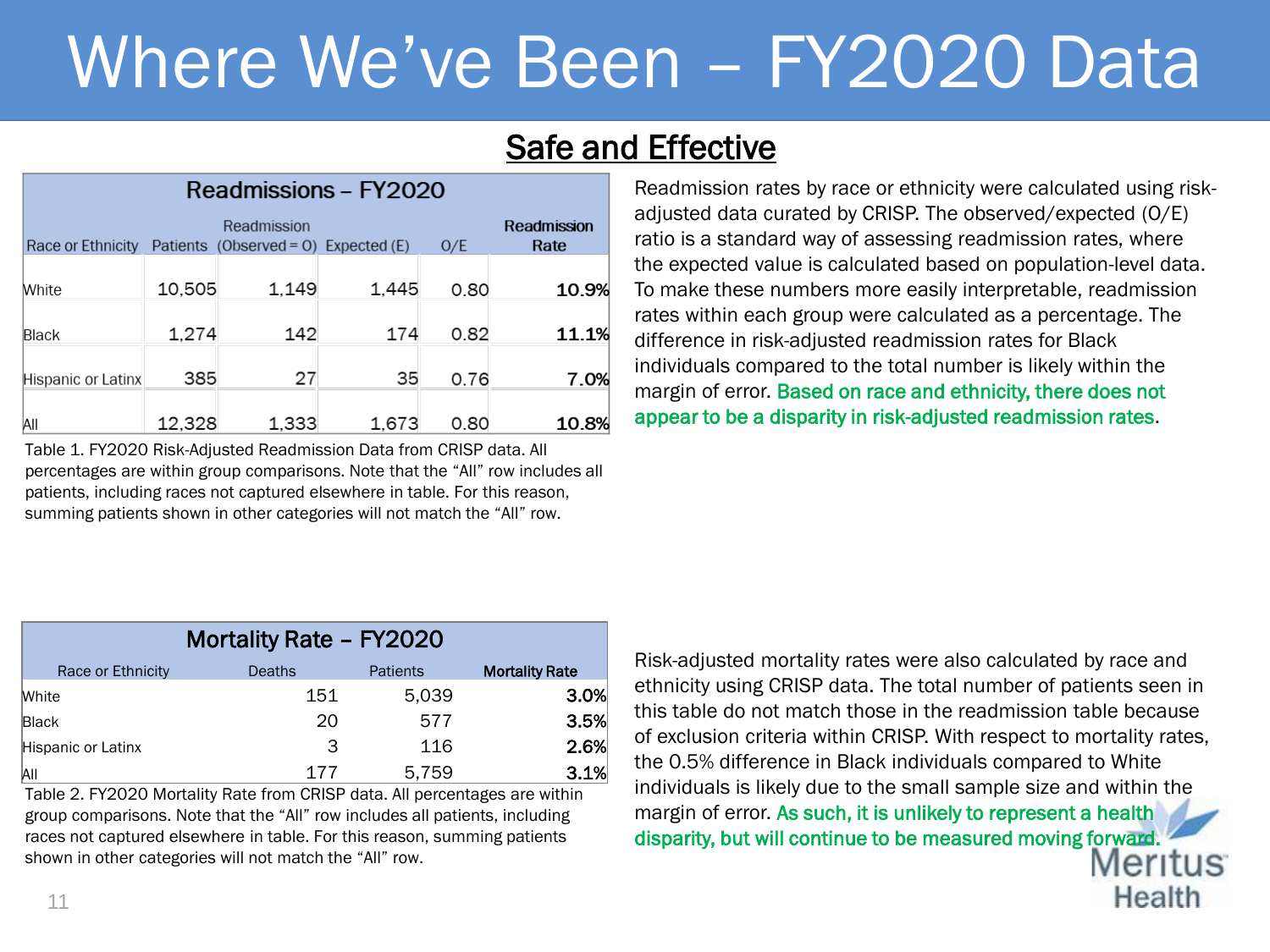### **Safe and Effective**

#### Patient Harm Events – FY2020

| Race or Ethnicity         | <b>Harm Events</b> | % of All Harm<br>Events |        | <b>Total Patients Harm Event Rate</b> |
|---------------------------|--------------------|-------------------------|--------|---------------------------------------|
| White                     | 58                 | 90.60%                  | 64,010 | 0.09%                                 |
| <b>Black</b>              | 5                  | 7.80%                   | 11,414 | 0.04%                                 |
| <b>Hispanic or Latinx</b> | 3                  | 4.70%                   | 3,255  | 0.09%                                 |
| All                       | 64                 |                         | 78.679 | 0.08%                                 |

Table 3. FY2020 Patient Harm Events. The percentage of harm events in the rightmost column represents within group comparisons. Note that the "All" row includes all patients, including races not captured elsewhere in table. For this reason, summing patients shown in other categories will not match the "All" row.

Patient harm events, which includes over 40 different types of harm such as surgical site infections, catheter-associated urinary tract infections, hospital-acquired pressure injuries, and falls with injury, were analyzed across race and ethnicity. When looking at the percentage of harm events within a group, it appears that rates of harm events are similar across race and ethnicity. The total number of patients included represent those cared for in the emergency department, inpatient, and observation units, which should adequately reflect the number of patients who could have experienced a harm event.

| Sepsis Core Measure Non-Compliance - FY2020 |                      |                        |               |  |  |  |
|---------------------------------------------|----------------------|------------------------|---------------|--|--|--|
|                                             | <b>Patients Non-</b> |                        |               |  |  |  |
|                                             | Compliant w/ Core    |                        | %             |  |  |  |
| Race or Ethnicity                           | <b>Measure</b>       | <b>Sepsis Patients</b> | Non-Compliant |  |  |  |
| White                                       | 233                  | 707                    | 33.0%         |  |  |  |
| Black                                       | 26                   | 55                     | 47.3%         |  |  |  |
| Hispanic or Latinx                          | 2                    | 12                     | 16.7%         |  |  |  |
| All                                         | 262                  | 776                    | 33.8%         |  |  |  |

Table 4. FY2020 Sepsis Core Measure Non-Compliance. All percentages are within group comparisons. Note that the "All" row includes all patients, including races not captured elsewhere in table. For this reason, summing patients shown in other categories will not match the "All" row.

The sepsis core measure bundle was implemented to standardize and improve care delivery to septic patients. The number of patients whose care was not compliant with this core measure bundle was calculated. As you can see, care of Black patients is non-compliant with this core measure 13.5% more often compared to the average rate, which likely reflects a disparity. This difference warrants further investigation and action.

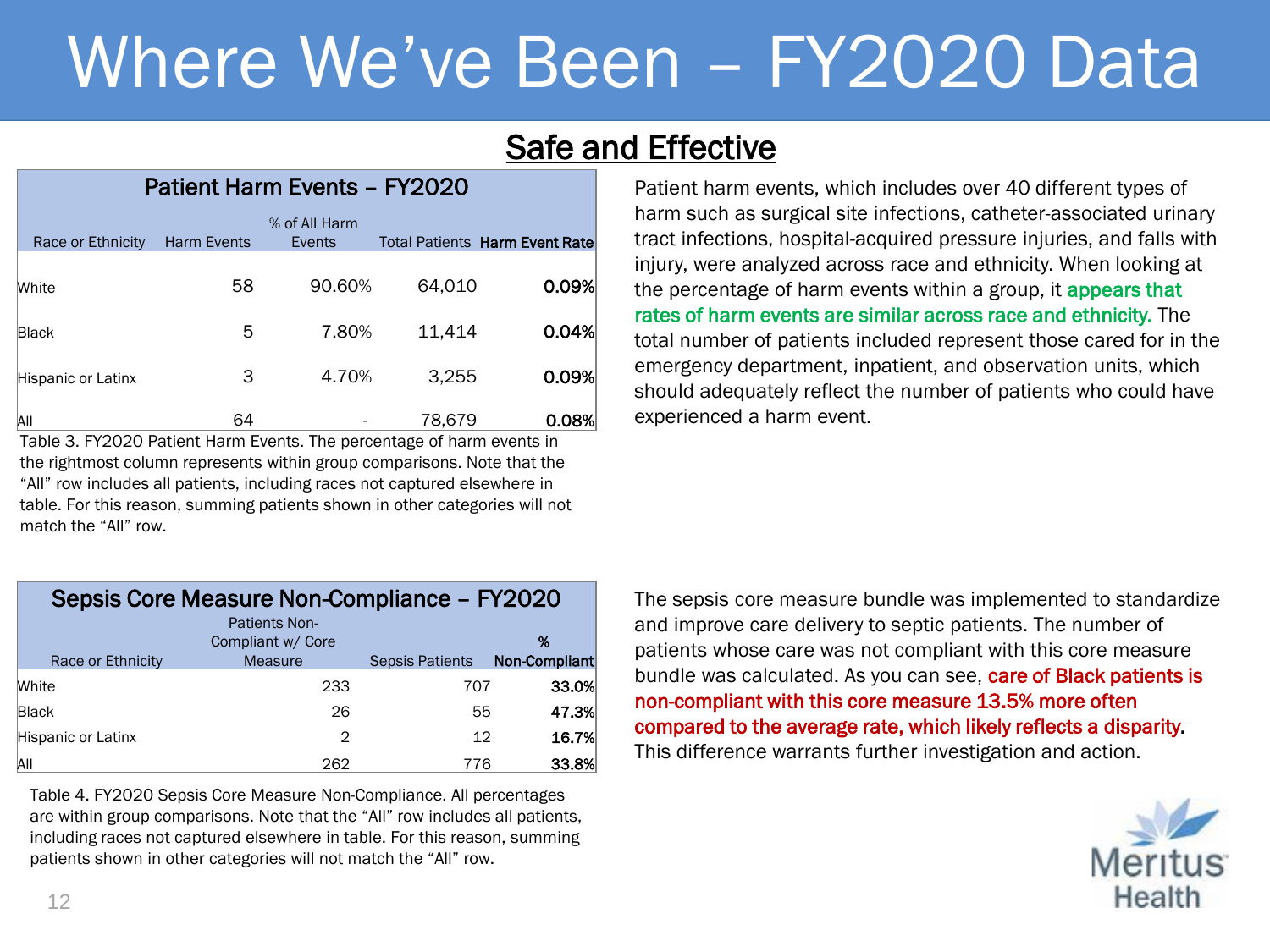### **Safe and Effective**

| Preterm Births - FY2020          |     |               |               |                 |  |  |
|----------------------------------|-----|---------------|---------------|-----------------|--|--|
|                                  |     | % of Total    |               |                 |  |  |
|                                  |     | Preterm       |               |                 |  |  |
| Race or Ethnicity Preterm Births |     | <b>Births</b> | <b>Births</b> | % Preterm Birth |  |  |
| <b>White</b>                     | 132 | 72.9%         | 1,391         | 9.5%            |  |  |
| Black                            | 23  | 12.7%         | 206           | 11.2%           |  |  |
| Hispanic or Latinx               | 19  | 10.5%         | 142           | 13.4%           |  |  |
| Language                         |     |               |               |                 |  |  |
|                                  |     |               |               |                 |  |  |
| English                          | 171 | 94.5%         | 1,713         | 10.0%           |  |  |
| Spanish                          | 10  | 5.5%          | 49            | 20.4%           |  |  |
|                                  |     |               |               |                 |  |  |
| AII                              | 181 |               | 1,776         | 10.2%           |  |  |

Table 5. FY2020 Preterm Births. The percentages of preterm births in the rightmost column represent within group comparisons. Note that the "All" row includes all patients, including races not captured elsewhere in table. For this reason, summing patients shown in other categories will not match the "All" row.

| Early Elective Delivery - FY2020 |                       |                |                           |  |  |  |
|----------------------------------|-----------------------|----------------|---------------------------|--|--|--|
|                                  | <b>Early Elective</b> |                |                           |  |  |  |
| Race or Ethnicity                | Delivery              | Early Delivery | % Early Elective Delivery |  |  |  |
| White                            |                       | 108            | 0%                        |  |  |  |
| Black                            |                       | 21             | 0%                        |  |  |  |
| Hispanic or Latinx               | 1                     | 15             | 6.7%                      |  |  |  |
| All                              |                       | 151            | 0.7%                      |  |  |  |

Table 6. FY2020 Early Elective Delivery. All percentages are within group this is unlikely to represent a health disparity. comparisons. Note that the "All" row includes all patients, including races not captured elsewhere in table. For this reason, summing patients shown in other categories will not match the "All" row.

Preterm births, defined as a birth occurring at a gestational age earlier than 37 weeks, were measured across race, ethnicity, and language. As you can see, both Black and Hispanic or Latinx patients have preterm birth rates that are higher than the preterm birth rate for all patients. The preterm birth rate is nearly double the overall rate for Spanish-speaking patients. These numbers may in part reflect differences in access to prenatal care, which could be driven by a variety of factors. Altogether, these statistics likely represent a health disparity that warrants further investigation and action.

Early elective delivery, defined as scheduled cesarean sections or medical inductions performed prior to 39 weeks of gestation without medical necessity, was measured across race and ethnicity. This standard quality measure showed that out of all early deliveries (from 37 to 39 weeks gestational age), only 1 early elective delivery occurred. Given the sample size represented here,

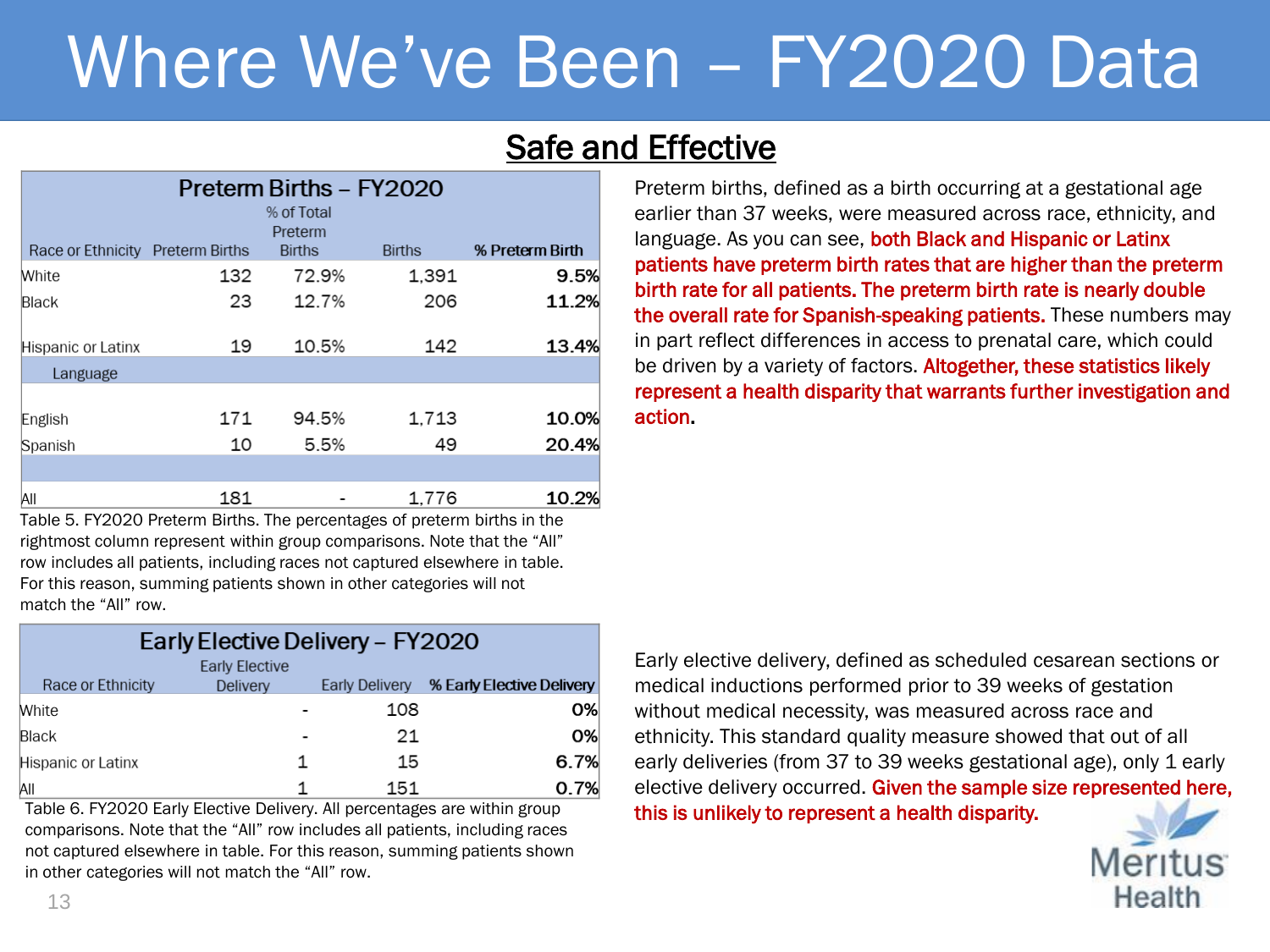### **Safe and Effective**

| C-Sections - FY2020 |                             |                           |               |                       |  |  |
|---------------------|-----------------------------|---------------------------|---------------|-----------------------|--|--|
| Race or Ethnicity   | Total C-<br><b>Sections</b> | % of Total C-<br>sections | <b>Births</b> | <b>C-Section Rate</b> |  |  |
| White               | 460                         | 79.7%                     | 1,391         | 33.1%                 |  |  |
| Black               | 63                          | 10.9%                     | 206           | 30.6%                 |  |  |
| Hispanic or Latinx  | 41                          | 7.1%                      | 142           | 28.9%                 |  |  |
| Language            |                             |                           |               |                       |  |  |
| English             | 558                         | 96.4%                     | 1,713         | 32.6%                 |  |  |
| Spanish             | 15                          | 2.8%                      | 49            | 30.6%                 |  |  |
|                     |                             |                           |               |                       |  |  |
| AII                 | 577                         |                           | 1.776         | 32.5%                 |  |  |

Table 7. FY2020 C-Section Data. All percentages are within group comparisons. Note that the "All" row includes all patients, including races not captured elsewhere in table. For this reason, summing patients shown in other categories will not match the "All" row.

| Newborn Exclusive Breast Milk Feeding - FY2020 |                                                |                          |                                         |  |  |  |
|------------------------------------------------|------------------------------------------------|--------------------------|-----------------------------------------|--|--|--|
| Race or Ethnicity                              | Newborns Exclusively<br><b>Fed Breast Milk</b> | Total<br><b>Newborns</b> | % Exclusively Fed<br><b>Breast Milk</b> |  |  |  |
| White                                          | 515                                            | 1229                     | 41.9%                                   |  |  |  |
| Black                                          | 43                                             | 173                      | 24.9%                                   |  |  |  |
| Hispanic or Latinx                             | 21                                             | 64                       | 32.8%                                   |  |  |  |
| AII                                            | 607                                            | 1541                     | 39.4%                                   |  |  |  |

Table 8. FY2020 Newborn Exclusive Breast Milk Feeding. All percentages are within group comparisons. Note that the "All" row includes all patients, including races not captured elsewhere in table. For this reason, summing patients shown in other categories will not match the "All" row.

C-section data was analyzed across race, ethnicity, and language. It appears that White patients have higher C-section rates compared to the C-section rate of all patients, by 0.6%, which likely falls within the margin of error and does not represent a disparity. Otherwise, when looking at this data, there does not appear to be a disparity in C-section rates across race, ethnicity, or language.

Data assessing the number of newborns that were exclusively fed breast milk before leaving the hospital was analyzed across race and ethnicity. Both Black and Hispanic or Latinx newborns have lower rates of exclusive breast milk feeding compared to all patients, which likely represents a disparity that warrants further investigation and action.

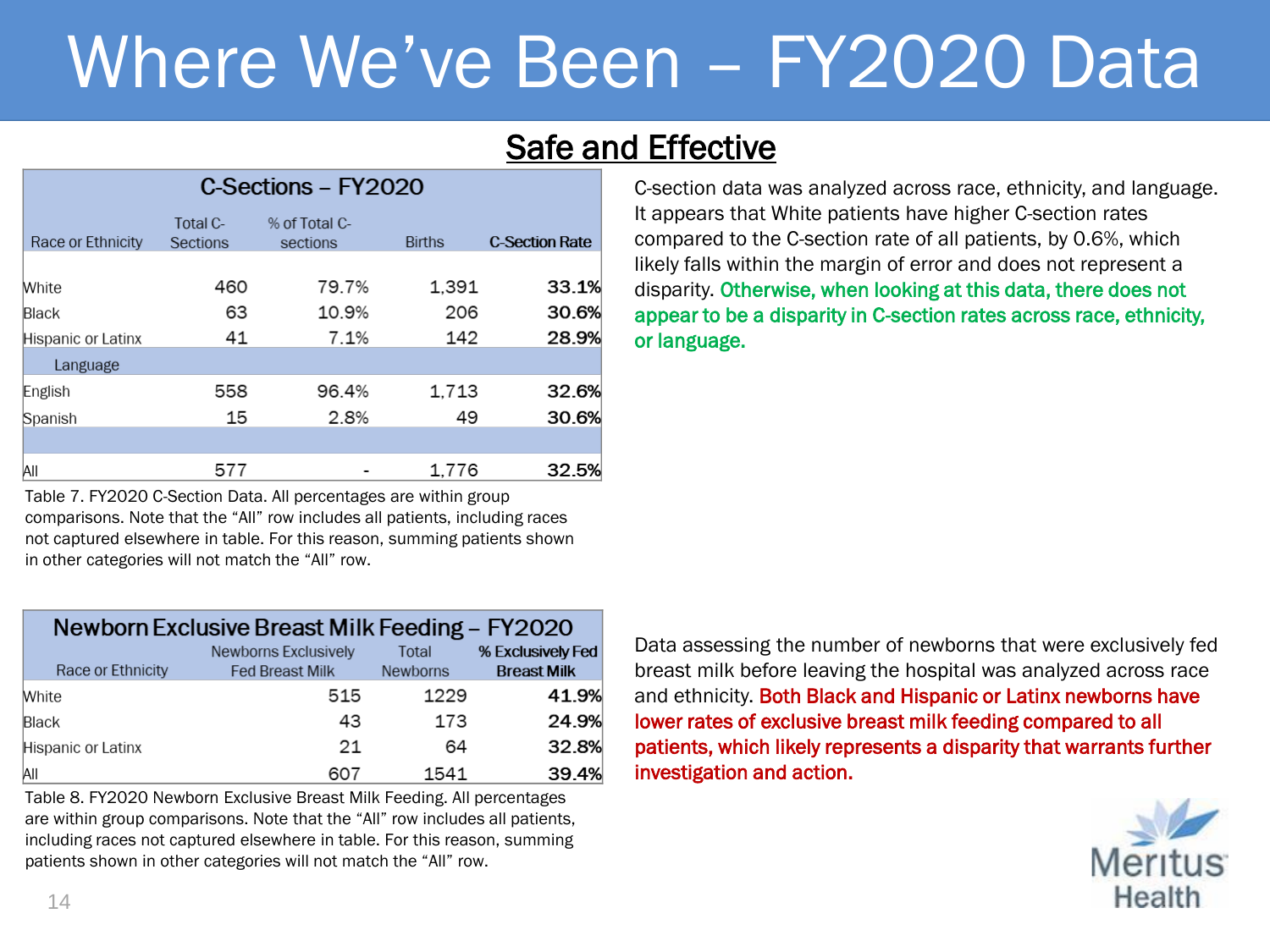### **Safe and Effective**

#### Inpatient Opioid Administration - FY2020

| Race or Ethnicity  | <b>Unique Patients</b><br>Administered Opioids Unique Patients |       | % Administered an<br><b>Opioid</b> |
|--------------------|----------------------------------------------------------------|-------|------------------------------------|
| White              | 5.824                                                          | 8.347 | 69.8%                              |
| Black              | 706                                                            | 1.000 | 70.6%                              |
| Hispanic or Latinx | 117                                                            | 189   | 61.9%                              |
| All                | 6.786                                                          | 9.711 | 69.9%                              |

Table 9. FY2020 Inpatient Opioid Administration. All percentages are within group comparisons. Note that the "All" row includes all patients, including races not captured elsewhere in table. For this reason, summing patients shown in other categories will not match the "All" row.

Inpatient opioid administration was measured by looking at the number of unique patients that were administered an opioid in the inpatient setting. The percentage of Hispanic or Latinx patients who were administered opioids is 8.0% lower than the percentage for all patients. However, the small sample size suggests that this is likely not statistically significant, demonstrating that inpatient opioid administration is unlikely to be a source of a disparity.

| Emergency Department Opioid Administration - FY2020<br><b>Unique Patients</b><br>% Administered an |                             |                        |        |  |  |  |
|----------------------------------------------------------------------------------------------------|-----------------------------|------------------------|--------|--|--|--|
| Race, Ethnicity                                                                                    | <b>Administered Opioids</b> | <b>Unique Patients</b> | Opioid |  |  |  |
| White                                                                                              | 5,518                       | 30,020                 | 18.4%  |  |  |  |
| Black                                                                                              | 834                         | 5,606                  | 14.9%  |  |  |  |
| <b>Hispanic or Latinx</b>                                                                          | 131                         | 1,007                  | 13.0%  |  |  |  |
| Language                                                                                           |                             |                        |        |  |  |  |
| English                                                                                            | 3,264                       | 36,848                 | 18.4%  |  |  |  |
| Spanish                                                                                            | 40                          | 518                    | 17.3%  |  |  |  |
|                                                                                                    |                             |                        |        |  |  |  |
| AII                                                                                                | 6,588                       | 37,607                 | 17.5%  |  |  |  |

Table 10. FY2020 Emergency Department Opioid Administration. All percentages are within group comparisons. Note that the "All" row includes all patients, including races not captured elsewhere in table. For this reason, summing patients shown in other categories will not match the "All" row.

Emergency Department opioid administration was measured across race, ethnicity, and language for all unique patients who were administered opioids in the emergency department. **Black** patients and Hispanic or Latinx patients were administered opioids at lower rates than all patients. When combined, 14.6% of Black patients and Hispanic or Latinx patients were prescribed opioids compared to 18.4% of White patients, a 21% difference. This difference likely represents a health disparity and opportunity for improvement.



15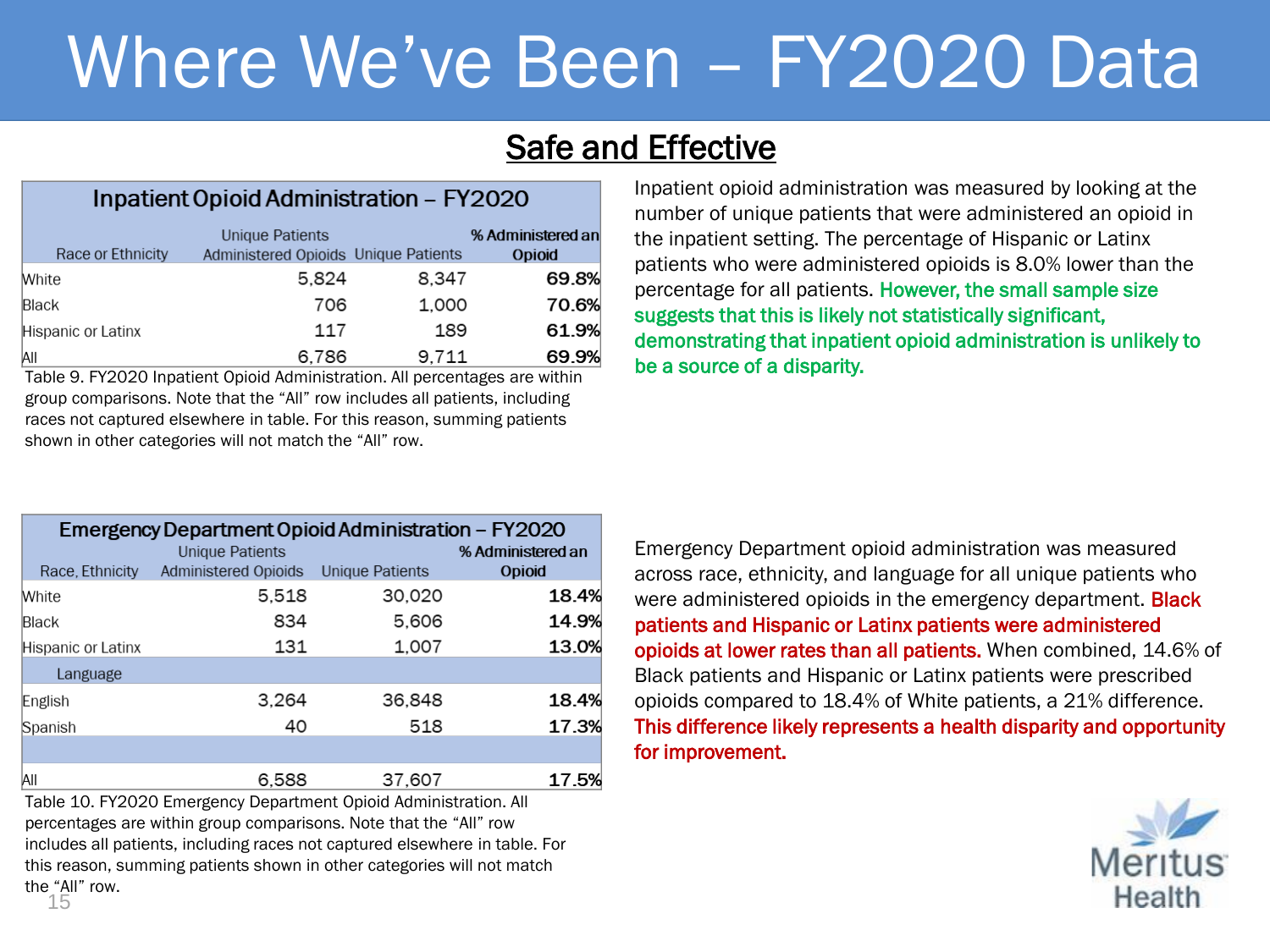### Effective and Patient-Centered

| Ambulatory Diabetes Registry - HbA1c ≥ 9.0% - FY2020 |                                                         |       |                                 |                                   |  |  |
|------------------------------------------------------|---------------------------------------------------------|-------|---------------------------------|-----------------------------------|--|--|
| Race or Ethnicity                                    | Patients w/HbA1c $\geq$ 9.0% Total Patients in Registry |       | % of Total Patients in Registry | % of Patients w/HbA1c $\geq$ 9.0% |  |  |
| White                                                | 1,069                                                   | 7,706 | 89.9%                           | 13.9%                             |  |  |
| Black                                                | 156                                                     | 642   | 7.5%                            | 24.3%                             |  |  |
| Hispanic or Latinx                                   | 19                                                      | 81    | 0.9%                            | 23.5%                             |  |  |
| Language                                             |                                                         |       |                                 |                                   |  |  |
| English                                              | 1,246                                                   | 8,458 | 98.7%                           | 14.7%                             |  |  |
| Spanish                                              | 10                                                      | 68    | 0.8%                            | 14.7%                             |  |  |
|                                                      |                                                         |       |                                 |                                   |  |  |
| All                                                  | 1,265                                                   | 8,571 | $\overline{\phantom{0}}$        | 14.8%                             |  |  |

Table 11. FY2020 Outpatient Diabetes Registry – HbA1c ≥ 9%. All percentages are within group comparisons. Note that the "All" row includes all patients, including races not captured elsewhere in table. For this reason, summing patients shown in other categories will not match the "All" row.

The ambulatory diabetes registry, a database of Meritus Health patients who meet diagnostic criteria for diabetes, was assessed to look at the percentage of patients who have a hemoglobin A1c (HbA1c) greater than or equal to 9.0%, a quality measure that indicates poor control of the disease. The HbA1c for these patients was measured across race, ethnicity and language. The percentages of Black patients and Hispanic or Latinx patients with an HbA1c greater than or equally 9.0% are nearly 10% higher than the percentage for all patients. While it is difficult to know for sure what could be driving this difference, these results likely represent a health disparity that warrants further investigation and action.

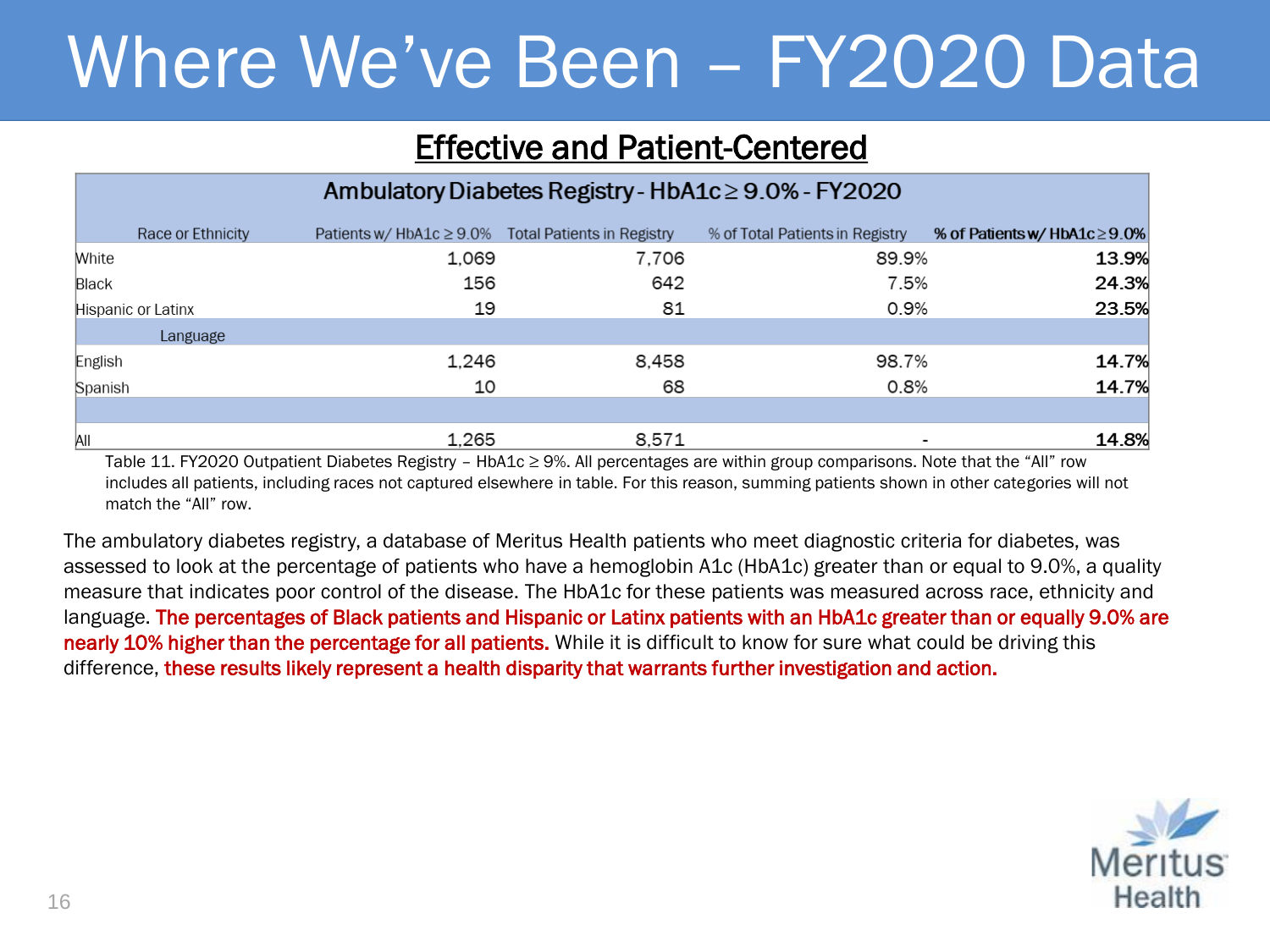### Timely and Patient-Centered

| Emergency Department Median Throughput Time - FY2020 |                    |                                   |                                          |                    |                                |                                                 |                    |                                |                                                 |
|------------------------------------------------------|--------------------|-----------------------------------|------------------------------------------|--------------------|--------------------------------|-------------------------------------------------|--------------------|--------------------------------|-------------------------------------------------|
| Race or Ethnicity                                    | <b>Total Cases</b> | Discharged (OP-18b)<br>% of Cases | <b>Median</b><br>Throughput<br>(minutes) | <b>Total Cases</b> | Admitted (ED-1b)<br>% of Cases | <b>Median</b><br><b>Throughput</b><br>(minutes) | <b>Total Cases</b> | <b>All Cases</b><br>% of Cases | <b>Median</b><br><b>Throughput</b><br>(minutes) |
| White                                                | 34,748             | 78.3%                             | 213                                      | 11,689             | 86.4%                          | 353                                             | 49,716             | 79.9%                          | 243                                             |
| Black                                                | 7,486              | 17%                               | 194                                      | 1,469              | 10.9%                          | 353                                             | 9,697              | 15.6%                          | 215                                             |
| Hispanic or Latinx                                   | 1,193              | 3%                                | 209                                      | 191                | 1.4%                           | 360                                             | 1,487              | 2.4%                           | 229                                             |
| Language                                             |                    |                                   |                                          |                    |                                |                                                 |                    |                                |                                                 |
| English                                              | 43,612             | 98.2%                             | 209                                      | 13,304             | 98.3%                          | 353                                             | 61,081             | 98.2%                          | 242                                             |
| Spanish                                              | 603                | 1.4%                              | 232                                      | 134                | 1.0%                           | 369                                             | 783                | 1.3%                           | 261                                             |
| All                                                  | 44,403             |                                   | 210                                      | 13,523             | $\overline{\phantom{a}}$       | 353                                             | 62,210             |                                | 238                                             |

Table 12. FY2020 Emergency Department Median Throughput Time. Median throughput times represent within group comparisons. Note that the "All" row includes all patients, including races not captured elsewhere in table. For this reason, summing patients shown in other categories will not match the "All" row.

Emergency department median throughput time was measured across race, ethnicity, and language for patients who were discharged (Centers for Medicare & Medicaid Services (CMS) metric OP-18b) and admitted (CMS metric ED-1b).

For both discharged and admitted patients, median throughput time was higher for Spanish-speaking patients compared to all patients. While this difference may be attributable to language barriers and the use of interpreters, it represents a disparity that warrants further investigation and action. Otherwise, median throughput time does not appear to vary across race and ethnicity.

> **Meritus** Health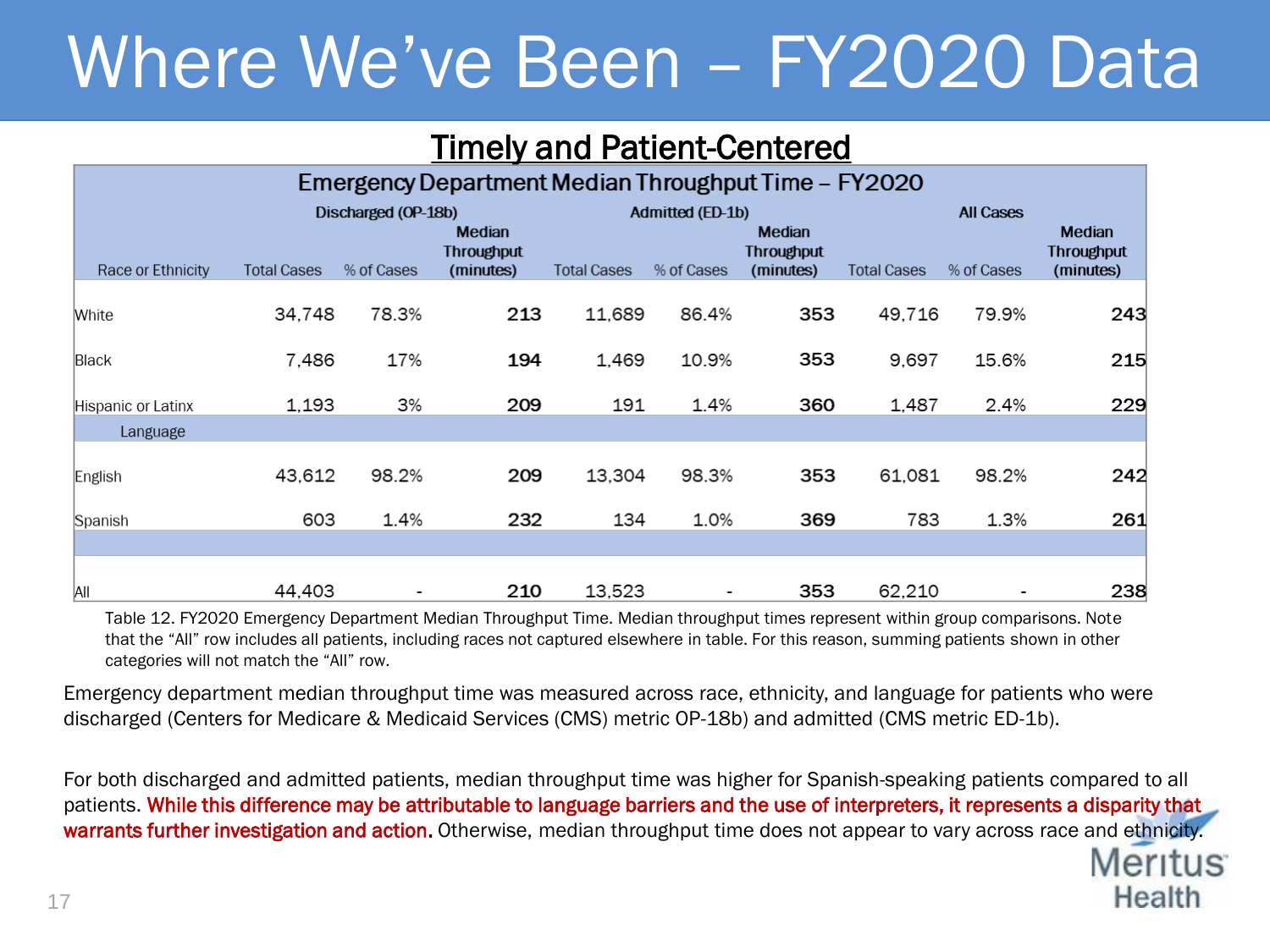### Timely and Patient-Centered

| Inpatient Average Length of Stay (ALOS) - FY2020 |                  |          |             |  |  |  |  |
|--------------------------------------------------|------------------|----------|-------------|--|--|--|--|
| Race or Ethnicity                                | Total LOS (days) | Patients | ALOS (days) |  |  |  |  |
| White                                            | 44,676           | 11,060   | 4.04        |  |  |  |  |
| Black                                            | 5.459            | 1,306    | 4.18        |  |  |  |  |
| Hispanic or Latinx                               | 1,276            | 389      | 3.28        |  |  |  |  |
| All                                              | 51,581           | 12,795   | 4.03        |  |  |  |  |

Table 13. FY2020 Inpatient Average Length of Stay (ALOS). ALOS is reported for based on within group numbers. Note that the "All" row includes all patients, including races not captured elsewhere in table. For this reason, summing patients shown in other categories will not match the "Total" row.

| Observation Average Length of Stay (ALOS) – FY2020 |                   |          |              |  |  |  |  |
|----------------------------------------------------|-------------------|----------|--------------|--|--|--|--|
| Race or Ethnicity                                  | Total LOS (hours) | Patients | ALOS (hours) |  |  |  |  |
| White                                              | 77.958            | 3,762    | 20.72        |  |  |  |  |
| Black                                              | 10,375            | 587      | 17.67        |  |  |  |  |
| Hispanic or Latinx                                 | 2,309             | 158      | 14.61        |  |  |  |  |
| All                                                | 90,642            | 4,512    | 20.09        |  |  |  |  |

Table 14. FY2020 Observation Average Length of Stay (ALOS). ALOS is reported for based on within group numbers. Note that the "All" row includes all patients, including races not captured elsewhere in table. For this reason, summing patients shown in other categories will not match the "Total" row.

Average length of stay was measured for both inpatients and observation patients across race and ethnicity. Hispanic or Latinx patients spend less time as both inpatients and observation patients compared to all patients, but it is unclear if this represents a health disparity. Otherwise, these measures do not appear to represent a health disparity.

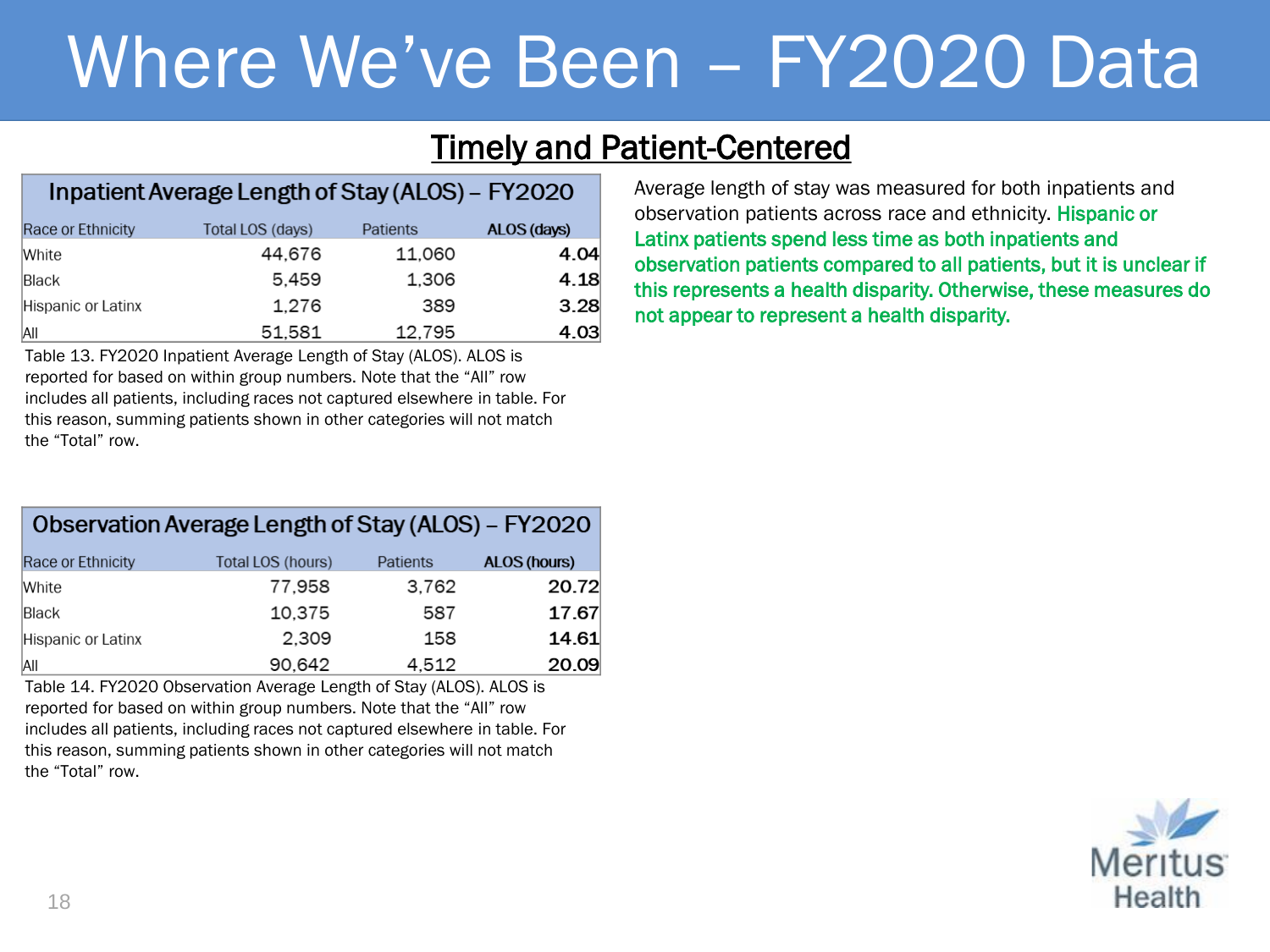### Patient-Centered

| Patient Experience Top Box Scores - FY2020 |          |                                        |                    |                                 |                    |                                 |                    |                                        |                    |
|--------------------------------------------|----------|----------------------------------------|--------------------|---------------------------------|--------------------|---------------------------------|--------------------|----------------------------------------|--------------------|
|                                            |          | <b>ED Care</b>                         |                    | <b>Inpatient Care</b>           |                    | Inpatient Comm. w/ Doctors      |                    | Inpatient Comm. w/ Nurse               |                    |
|                                            | Race     | <b>Top Box</b><br><b>Response Rate</b> | Total<br>Responses | <b>Top Box</b><br>Response Rate | Total<br>Responses | <b>Top Box</b><br>Response Rate | Total<br>Responses | <b>Top Box</b><br><b>Response Rate</b> | Total<br>Responses |
| White                                      |          | 59.32%                                 | 1362               | 68.42%                          | 1197               | 74.95%                          | 1206               | 77.33%                                 | 1210               |
| Black                                      |          | 55.95%                                 | 84                 | 67.19%                          | 64                 | 79.24%                          | 64                 | 77.98%                                 | 64                 |
|                                            | Language |                                        |                    |                                 |                    |                                 |                    |                                        |                    |
| English                                    |          | 59.32%                                 | 1529               | 68.33%                          | 1282               | 75%                             | 1290               | 77.43%                                 | 1295               |
| Spanish                                    |          | 55.56%                                 | 9                  | 100%                            | 9                  | 92.60%                          | 9                  | 96.30%                                 | 9                  |

Table 15. FY2020 Press Ganey Patient Experience Responses. Top Box Response Rates are the percentage of responses which received a 9 or higher on the 1 to 10 scale or "Always" selection which indicates the best possible score on the patient experience survey which is sent to all patients after an encounter at any Meritus Health location.

Patient Experience Top Box Scores were measured across race and language for the following categories: Emergency Department (ED) Care, Inpatient Care, Inpatient Communication with Doctors and Inpatient Communication with Nurses. Based on race and language, there does not appear to be a disparity in patient experience.

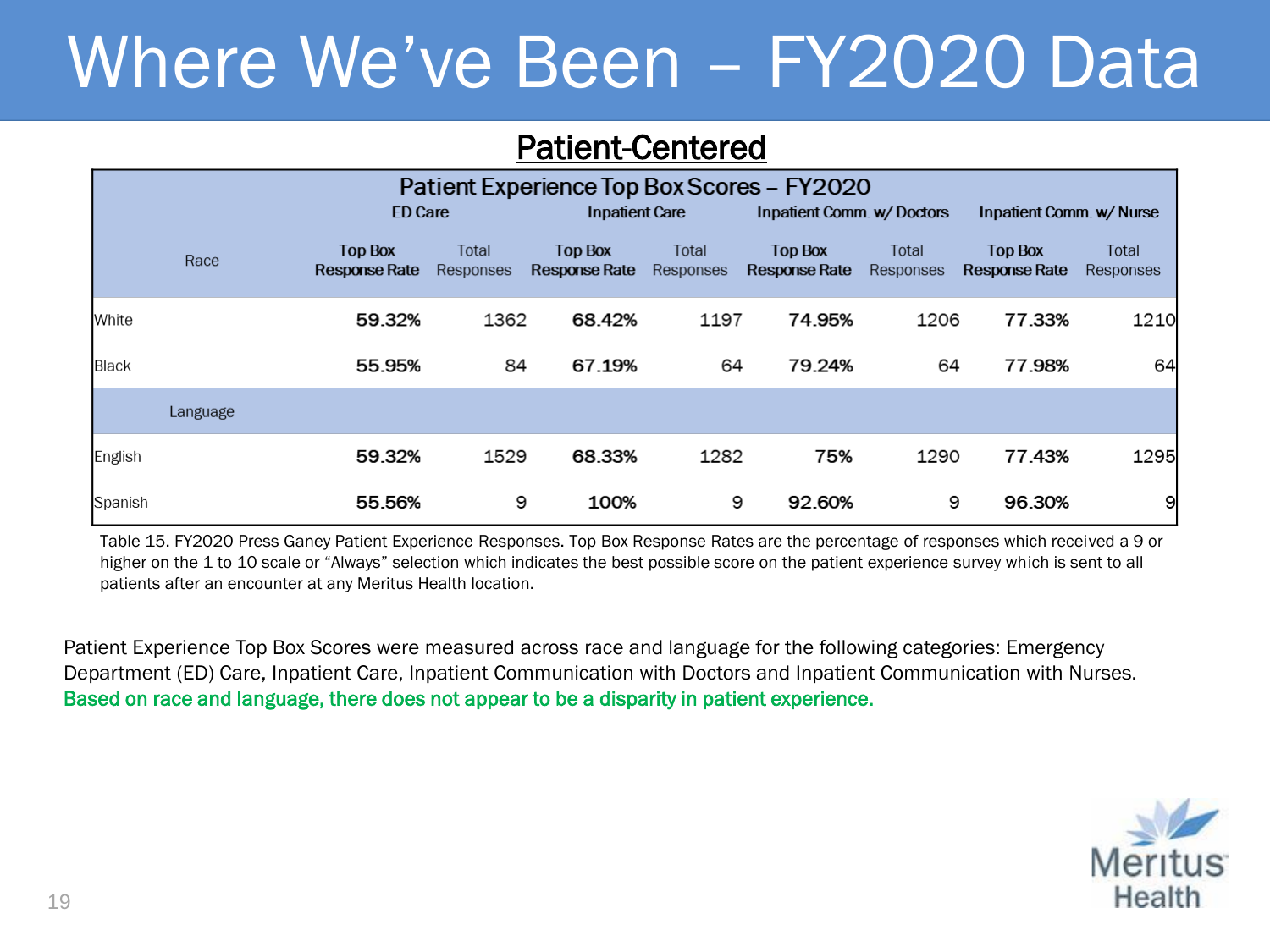## <span id="page-19-0"></span>Where We've Been – Disparity Details

### **Main Findings**

We used FY2020 data and analyzed 13 quality and safety measures to assess if health disparities exist across race, ethnicity, or language spoken. Below is a summary of this analysis highlighting 6 disparities that require further investigation and action:





#### 2. Preterm Birth % (Birth Prior to 37 Weeks Gestational Age)



#### Key Data:

White patients = 33.0% non-compliance (233 out of 707) Black patients = 47.3% non-compliance (26 out of 55)

#### Takeaway: 44% higher sepsis core measure noncompliance for Black compared to White patients

#### Key Data:

White patients =  $9.5\%$  (132 out of 1,391 births) Black patients = 11.2% (23 out of 206 births) Hispanic or Latinx patients = 13.4% (19 out of 142 births)

#### Takeaway: 27% higher preterm birth rate for combined Black patients and Hispanic or Latinx patients compared to White patients

English-speaking patients: 10.0% (171 out of 1,713 births) Spanish-speaking patients: 20.4% (10 out of 49 births)

Takeaway: 50% higher preterm birth rate for Spanish-speaking compared to English-speaking patients

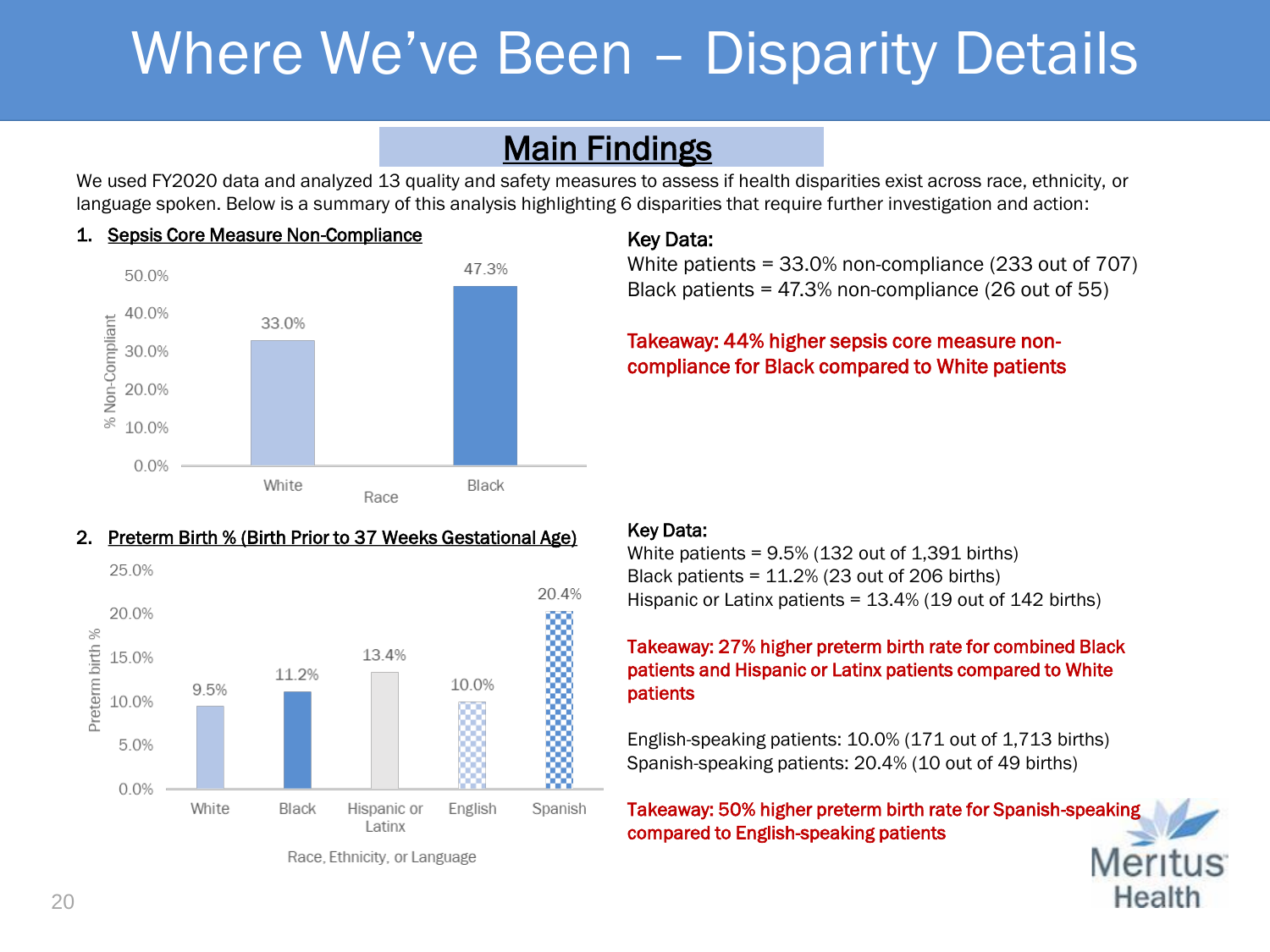## <span id="page-20-0"></span>Where We've Been – Disparity Details

### **Main Findings**

### 3. Newborns Exclusively Fed Breast Milk



4. Opioids Administered in the Emergency Department (ED)

#### Key Data:

White newborns = 41.9% (515 out of 1,229) Black newborns = 24.9% (43 out of 173) Hispanic or Latinx newborns = 32.8% (21 out of 64)

### Takeaway: 36% lower rate of exclusive breast milk feeding for combined Black newborns and Hispanic or Latinx newborns compared to White newborns



### Key Data:

White patients = 18.4% (5,518 out of 30,020) Black patients = 14.9% (834 out of 5,606) Hispanic or Latinx patients = 13.0% (131 out of 1,007)

Takeaway: 21% lower ED opioid administration rate for combined Black patients and Hispanic or Latinx patients compared to White patients

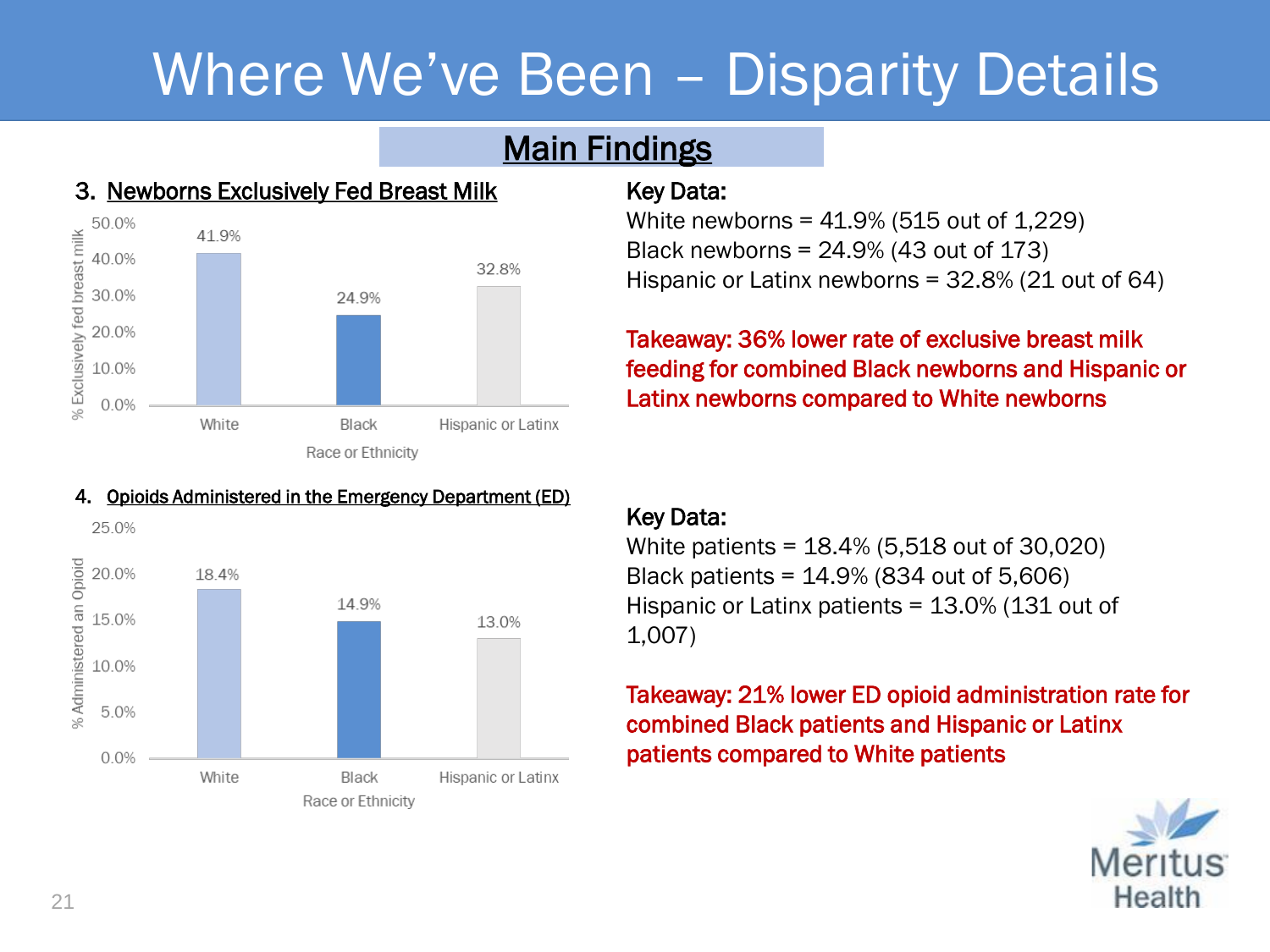## <span id="page-21-0"></span>Where We've Been – Disparity Details

### **Main Findings**



#### 5. Poorly Controlled Diabetes (HbA1c ≥ 9.0%)

Key Data:

White patients = 13.9% (1,069 out of 7,706) Black patients = 24.3% (156 out of 642) Hispanic or Latinx patients = 23.5% (19 out of 81)

Takeaway: 74% higher chance of poorly controlled diabetes when comparing combined Black patients and Hispanic or Latinx patients to White patients (24.2% versus 13.9%)

#### 6. ED Throughput Time – Discharged Patients



#### Key Data:

English-speaking patients: 209 minutes (43,612 patients) Spanish-speaking patients: 232 minutes (603 patients)

#### Takeaway: Spanish-speaking patients on average spend 11% more time in the ED than English-speaking patients

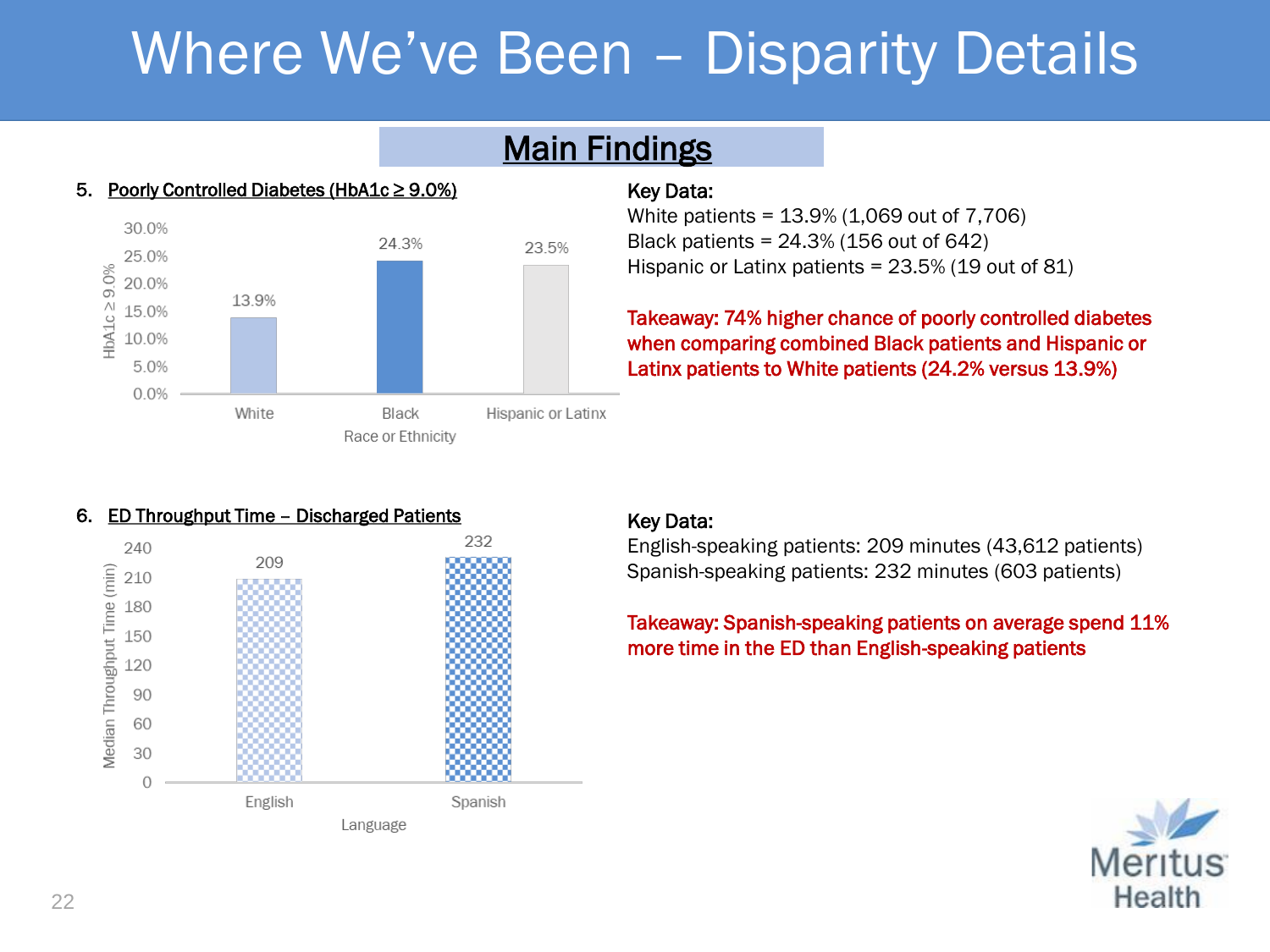# <span id="page-22-0"></span>Where We Are – Ongoing Work

To help eliminate disparities in care for patients at Meritus Health and in our community, the Meritus Health Leadership in Equity and Diversity (LEAD) Council was established in August 2020. The group is comprised of individuals throughout the organization from diverse backgrounds who are passionate about this topic. The LEAD Council meets monthly to discuss ongoing initiatives, review articles and scientific literature related to diversity and inclusion, and plan future work related to these issues. It is co-chaired by Meritus Health President and CEO Maulik Joshi and Allen Twigg, Executive Director of Meritus Behavioral & Community Health.

The LEAD Council plans to reach its objectives by:

- Ensuring that the diversity of Meritus Health leadership and staff is representative of the communities it serves.
- Teaching leaders and staff how to understand and speak about race and diversity.
- Raising general awareness of cultural diversity and racial biases.
- Creating ways to increase the inclusion of all people at Meritus Health, with a specific focus on understanding personal unconscious bias and eliminating racism.
- Practicing culturally competent care.
- Building trusting relationships with our community.

To date, the LEAD Council's efforts are summarized as follows:

- Established the [Meritus Health Statement on Racism and Values of Diversity and Inclusion](https://www.meritushealth.com/about-us/statement-on-diversity/#:~:text=Meritus%20Health%20Statement%20on%20Racism%20and%20Values%20of,all%20persons%20will%20be%20treated%20equally%20and%20respectfully.).
- Created three sub-committees to carry out the work toward meeting goals: Data, Education, and Healthcare Equality Index.
- Developed overall and quality-specific dashboards to track progress toward achieving FY2021 goals.
- Collaborated with Senior Leadership to implement the "Rooney Rule" ensuring that at least one minority candidate is interviewed as one of the finalists for leadership positions.
- Designed a plan to achieve 100% employee participation in unconscious bias and cultural competency training during FY2022.

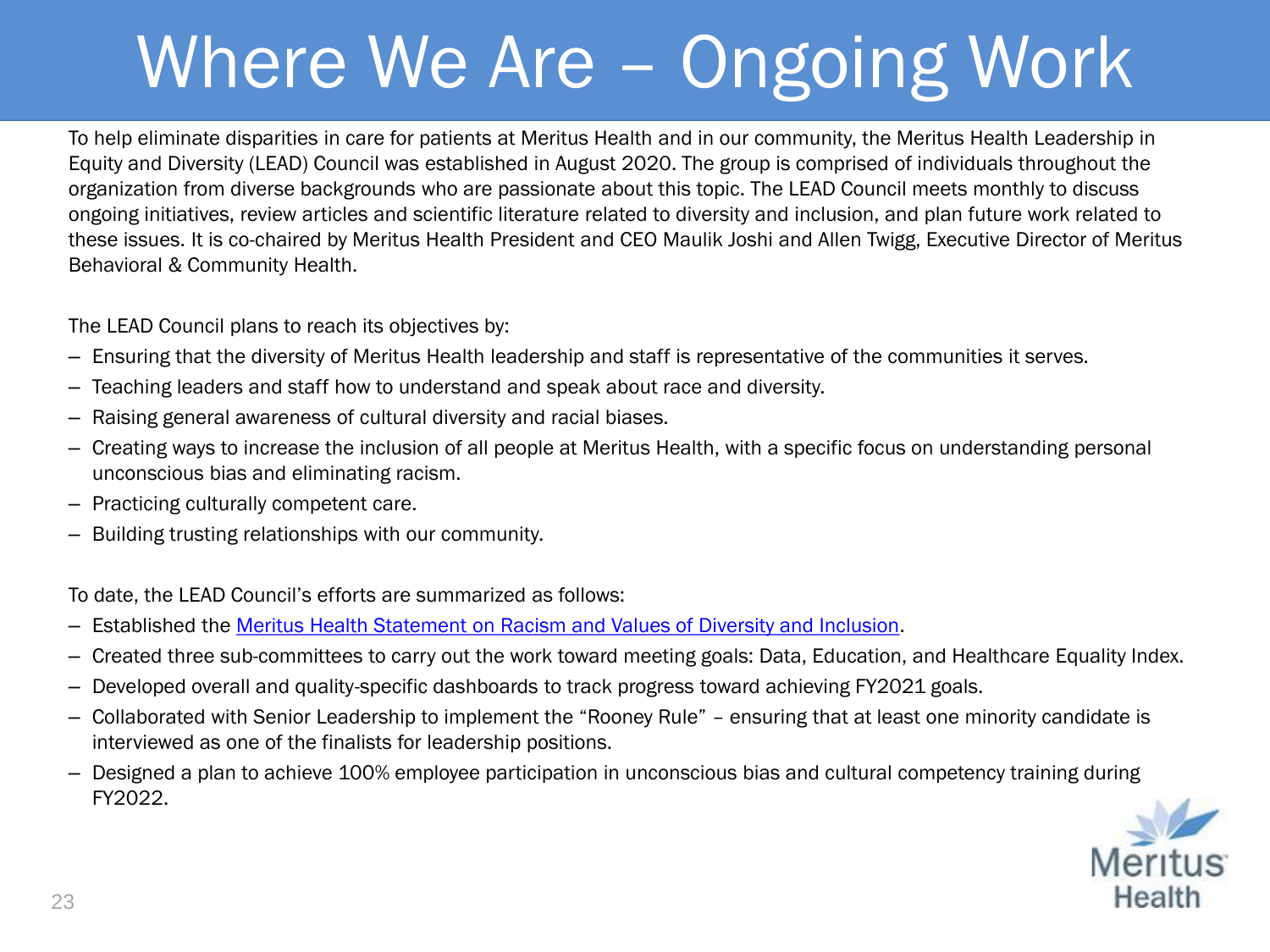# <span id="page-23-0"></span>Where We're Going – Next Steps

Based on the results presented in this summary, disparities appear to exist across 6 of the quality and safety metrics assessed, summarized as follows:

- 1. Decreased sepsis core measure compliance for Black patients.
- 2. Increased preterm birth rates for Black patients, Hispanic or Latinx patients, and Spanish-speaking patients.
- 3. Decreased rates of exclusive breast milk feeding for Black newborns and Hispanic or Latinx newborns.
- 4. Decreased emergency department opioid administration for Black patients and Hispanic or Latinx patients.
- 5. Increased percentage of diabetic patients with HbA1c greater than or equal to 9.0% among Black patients and Hispanic or Latinx patients.
- 6. Increased emergency department median throughput time for Spanish-speaking patients who are discharged or admitted.

To fully leverage the findings outlined in this summary, next steps will include the following:

- 1. Launch improvement projects with specific responsibilities and timelines to address the disparities identified in this analysis.
- 2. Continue the work of the LEAD Council, including measuring the impact of the "Rooney Rule" on representation in leadership positions and achieving 100% employee participation in unconscious bias and cultural competency training.
- 3. Solicit feedback from throughout the organization to determine new metrics to add for FY2021 Health Equity Report as well as metrics that may no longer need to be measured.
- 4. For all of the above, by involving key stakeholders, determine target dates to reach specific goals by and create accountability mechanisms to ensure that targets are being monitored and reached.

Now that health disparities have been identified, the real work must begin. It's up to all of us to ensure that Meritus Health and its leaders enact plans to eliminate the disparities highlighted in this analysis. The COVID-19 pandemic presented a oncein-a-lifetime challenge for us all as both individuals and as an organization. Through tireless perseverance, our team rose to the occasion and delivered excellent care to the patients we serve. Achieving health equity may be an even more daunting task given the pervasiveness of the societal factors at play. Still, if there is one lesson that the pandemic has taught us, it's that

*Together, we can achieve more than we imagined!*



Let's get to work.

#### 24